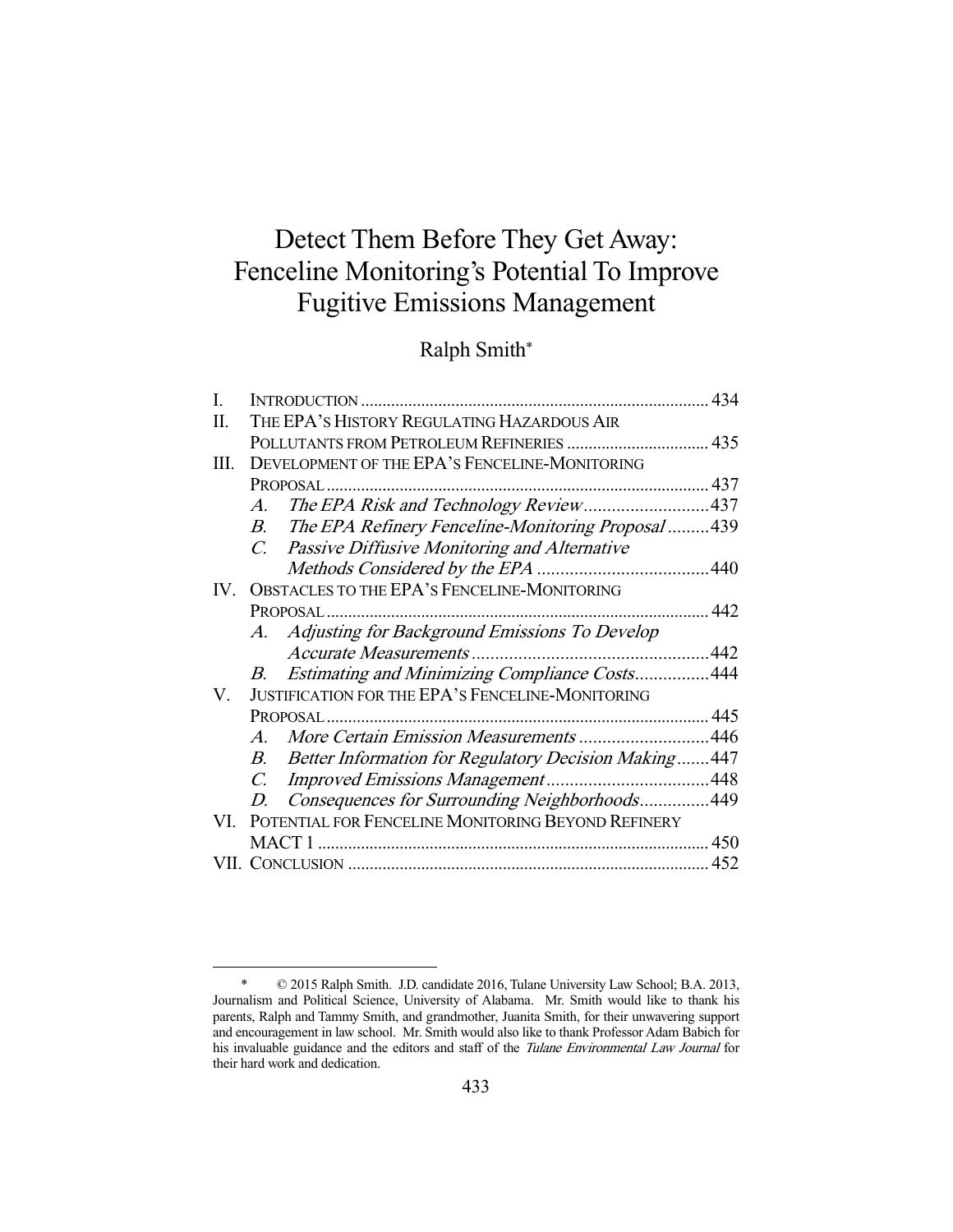### I. INTRODUCTION

 Detecting fugitive emissions before they escape the facilities that produce them poses a significant challenge for industry and public officials. While in-stack concentration and flow-rate instruments often quantify emissions from point sources like stacks and vents, estimating fugitive emissions from leaking equipment, valves, drains, tanks, and fittings requires complicated methodologies that produce variable results.<sup>1</sup> Sources have traditionally relied on emission factors to estimate fugitive emissions.<sup>2</sup> Unfortunately, these existing methods tend to underestimate nonroutine and unexpected emissions, resulting in uncertainty.<sup>3</sup> Regulatory officials then rely on these uncertain estimates to make permitting and enforcement decisions.<sup>4</sup>

 Fortunately, advances in monitoring technology now make more accurate and reliable measurements possible.<sup>5</sup> While these measurements often reveal higher emissions than previously estimated, the information they provide enables the development of more effective pollution control strategies.<sup>6</sup> Advanced monitoring could result in improved public health and environmental safeguards, expanded public access to more reliable information about pollution, reduced compliance and enforcement costs,<sup>7</sup> and improved worker safety.<sup>8</sup> To capitalize on this potential, the United States Environmental Protection Agency (EPA) is exploring "next generation" air monitoring strategies and encouraging the development of low-cost monitoring equipment.<sup>9</sup> In a draft roadmap for these efforts, the EPA identified three goals, one of which is the use

<sup>1.</sup> Allan K. Chambers et al., *Direct Measurement of Fugitive Emissions of Hydro*carbons from a Refinery, 58 J. AIR & WASTE MGMT. ASS'N 1047, 1047 (2008).

 <sup>2.</sup> Alex Cuclis, Why Emission Factors Don't Work at Refineries and What To Do About It, EPA 11, http://www.epa.gov/ttnchie1/conference/ei20/session7/acuclis.pdf (last visited Feb. 24, 2015).

 <sup>3.</sup> Memorandum from Brenda Shine, Envtl. Eng'r, Ref. & Chem. Grp., to EPA Docket No. EPA-HQ-OAR-2010-0682, NOTICE & COMMENT 11 (Jan. 17, 2014), http://www.notice andcomment.com/Fenceline-Monitoring-Technical-Support-Document-fn-143776.aspx (follow "Attachment: Inspection" under "Document Attachments").

 <sup>4.</sup> Case Study Primer for Participant Discussion: Fenceline Air Quality Monitoring, EPA 4 (May 14, 2012), http://nepis.epa.gov/Exe/ZyPDF.cgi/P100EDIT.PDF?Dockey=P100 EDIT.PDF.

 <sup>5.</sup> Cynthia Giles, Next Generation Compliance, ENVTL. FORUM, Sept.-Oct. 2013, at 22, 24, available at http://www2.epa.gov/sites/production/files/2014-09/documents/giles-next-genarticle-forum-eli-sept-oct-2013.pdf.

 <sup>6.</sup> Id.

 <sup>7.</sup> Draft Roadmap for Next Generation Air Monitoring, EPA 2 (Mar. 8, 2013), http:// www2.epa.gov/sites/production/files/2014-09/documents/roadmap-20130308.pdf.

 <sup>8.</sup> Case Study Primer for Participant Discussion: Fenceline Air Quality Monitoring, supra note 4, at 3.

 <sup>9.</sup> Draft Roadmap for Next Generation Air Monitoring, supra note 7, at 1.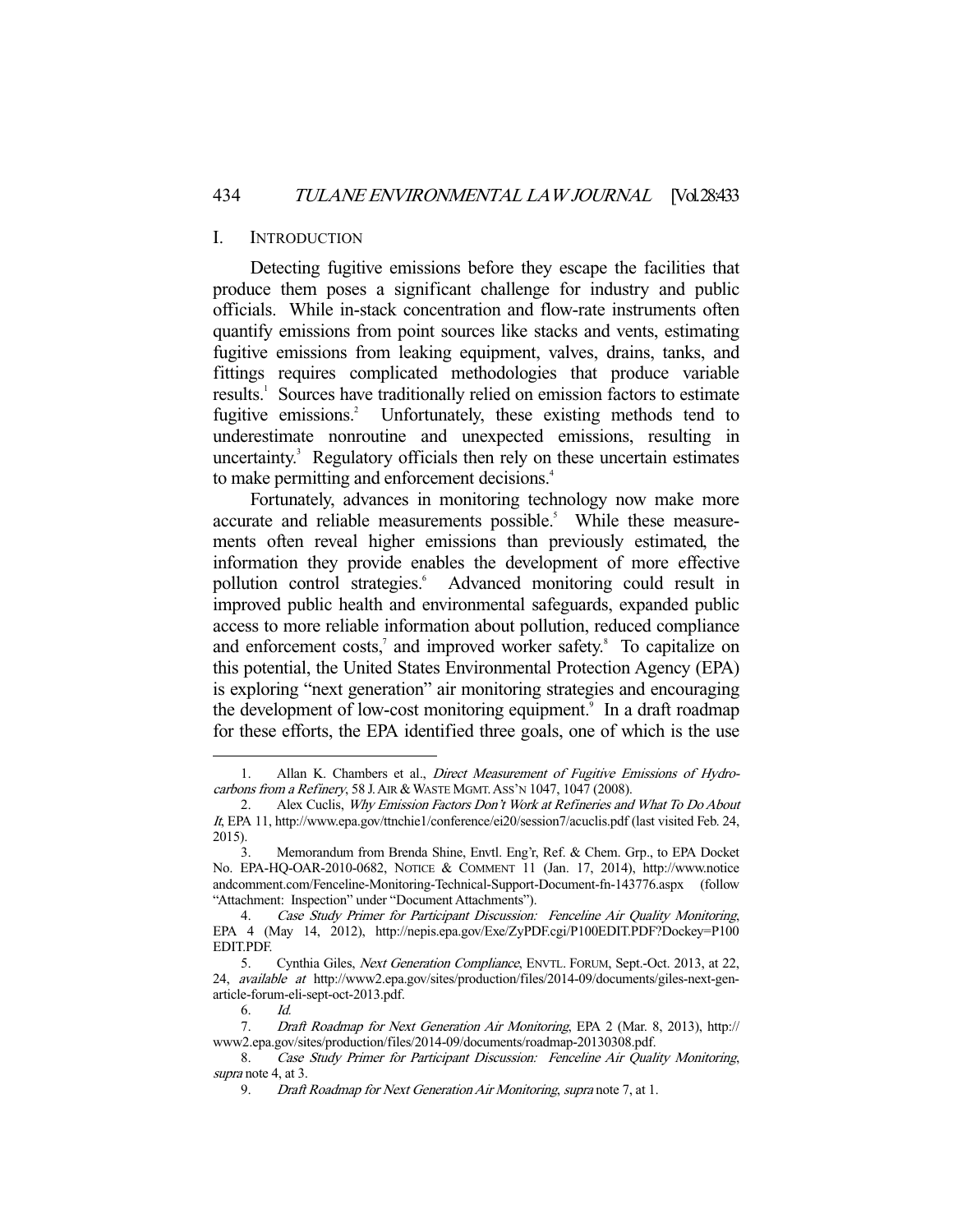of "affordable, near source, fenceline monitoring technologies and sensor network-based leak detection systems for selected hazardous air pollutants and black carbon."<sup>10</sup> Last year, the EPA began moving to implement this roadmap by proposing to amend Clean Air Act (CAA) regulations to require fenceline monitoring around the perimeters of petroleum refineries.

 This Comment reviews the EPA's proposal and identifies its potential implications for next generation air monitoring. Part II provides an overview of the legal framework under which the EPA advanced the proposal and the historical context of the EPA regulation under section 112 of the CAA. Part III summarizes the proposal and the process by which EPA developed it. Part IV analyzes concerns about the proposal and suggests potential alternatives for resolving those concerns. Part V assesses the reasoning behind the proposal. Finally, Part VI presents other contexts in which fenceline-monitoring requirements may be useful, including consent decrees, other source category regulations, and general enforcement strategies.

## II. THE EPA'S HISTORY REGULATING HAZARDOUS AIR POLLUTANTS FROM PETROLEUM REFINERIES

 The EPA predicated its refinery-fenceline monitoring proposal on the CAA's hazardous air pollutant mandate. To understand the proposal in the context of that regulatory scheme, it is helpful to consider the EPA's history regulating hazardous air pollutants under the act. Dissatisfied with the EPA's lack of progress in addressing hazardous air pollution, in 1990 Congress amended the CAA to establish a two-step process for developing National Emissions Standards for Hazardous Air Pollutants (NESHAPS).<sup>11</sup> First, as amended, section  $112(d)$  of the CAA requires the application of maximum achievable control technology (MACT) to major sources of hazardous air pollutants.<sup>12</sup> These MACT standards set the floor for pollution controls within categories of industrial sources<sup>13</sup> and apply to pollutants released from fugitive emissions sources.<sup>14</sup> Section 112(d)(6) further requires that EPA review

 <sup>10.</sup> Id. at 2.

 <sup>11.</sup> See Arnold W. Reitze, Jr. & Randy Lowell, Control of Hazardous Air Pollution, 28 B.C. ENVTL. AFF. L. REV. 229, 247 (2001) (citing Clean Air Act § 112(d), 42 U.S.C. § 7412(d)(1) (2012)).

<sup>12.</sup> See id. at 251 (citing Initial List of Categories of Sources Under Section 112(c)(1) of the CAA Amendments of 1990, 57 Fed. Reg. 31,576, 31,578, 31,580 (July 16, 1992)).

 <sup>13.</sup> Id. at 257 (citing National Emission Standards for Hazardous Air Pollutants for Source Categories: General Provisions, 58 Fed. Reg. 42,760, 42,762 (Aug. 11, 1993)).

 <sup>14. 42</sup> U.S.C. § 7412(d)(2)(C).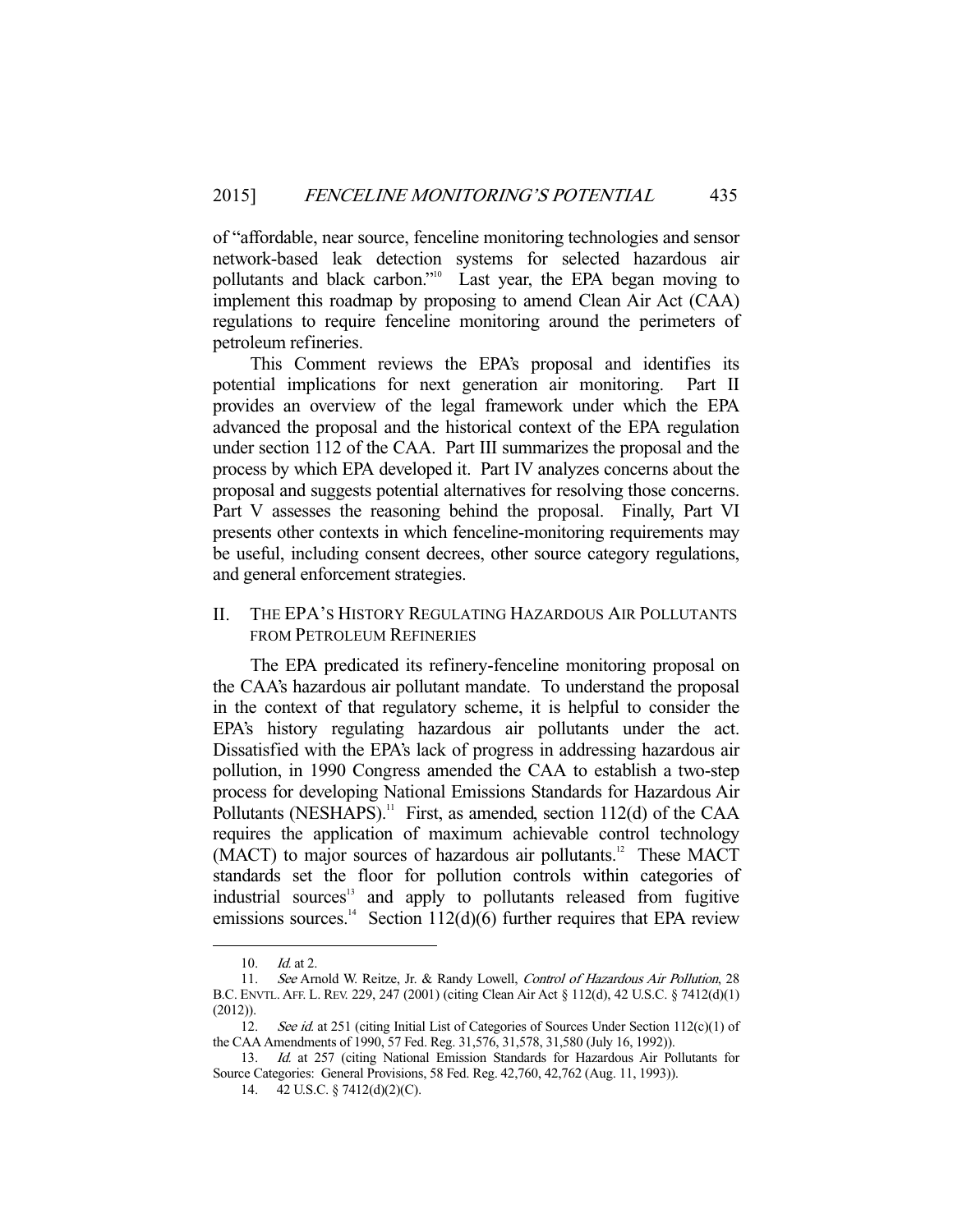improvements in technology and methodology every eight years and, if necessary, update MACT standards to reflect those developments.<sup>15</sup> The second step requires the EPA, under section  $112(f)(2)$ , to assess the health and environmental risks remaining after MACT standards take effect.<sup>16</sup> The EPA must determine an acceptable level of risks and, if that level is exceeded, strengthen standards so that they "provide an ample margin of safety to protect public health."<sup>17</sup>

 Pursuant to these provisions, the EPA now proposes to update existing refinery MACT standards to require fenceline monitoring.<sup>18</sup> MACT standards apply to sources according to designated industrial categories and subcategories, which the EPA established based on source characteristics.19 The standards apply uniformly to all sources within a category.20 Emissions from new sources within a category may not exceed the average emissions produced by the best-controlled sources in that category.<sup>21</sup> MACT floors for existing sources are set based on the average emissions produced by the 12% of existing sources with the best emission controls.<sup>22</sup> The EPA considers costs only when evaluating standards that exceed the mandatory MACT floor.<sup>23</sup>

 Refineries are a source category. In 1995, the EPA promulgated Refinery MACT 1 pursuant to section  $112(d)(2)$  and  $(3).^{24}$  The standard governs "miscellaneous process vents, storage vessels, wastewater, equipment leaks, gasoline loading racks, marine tank vessel loading and heat exchange systems."<sup>25</sup> Refinery MACT 2, a standard promulgated in 2002, applies to process vents not covered by Refinery MACT  $1.^{26}$ .

<sup>15.</sup> *Id.* § 7412(d)(6).

 <sup>16.</sup> Petroleum Refinery Sector Risk and Technology Review and New Source Performance Standards, 79 Fed. Reg. 36,880, 36,883-84 (June 30, 2014) (citing 42 U.S.C.  $§ 7412(f)(2)).$ 

 <sup>17. 42</sup> U.S.C. § 7412(f)(2)(A).

 <sup>18. 79</sup> Fed. Reg. at 36,920, 36,923 (to be codified at 40 C.F.R. pt. 63).

 <sup>19.</sup> Reitze & Lowell, supra note 11, at 251 (citing Initial List of Categories of Sources Under Section 112(c)(1) of the CAA Amendments of 1990, 57 Fed. Reg. 31,576, 31,578 (July 16, 1992)).

 <sup>20.</sup> Id.

 <sup>21. 42</sup> U.S.C. § 7412(d)(3).

<sup>22.</sup> *Id.* § 7412(d)(3)(A).

<sup>23.</sup> Reitze & Lowell, *supra* note 11, at 257 (citing National Emission Standards for Hazardous Air Pollutants for Source Categories: General Provisions, 58 Fed. Reg. 42,760, 42,762 (Aug. 11, 1993)).

 <sup>24.</sup> Petroleum Refinery Sector Risk and Technology Review and New Source Performance Standards, 79 Fed. Reg. 36,880, 36,886 (June 30, 2014).

 <sup>25.</sup> Id.

 <sup>26.</sup> Id.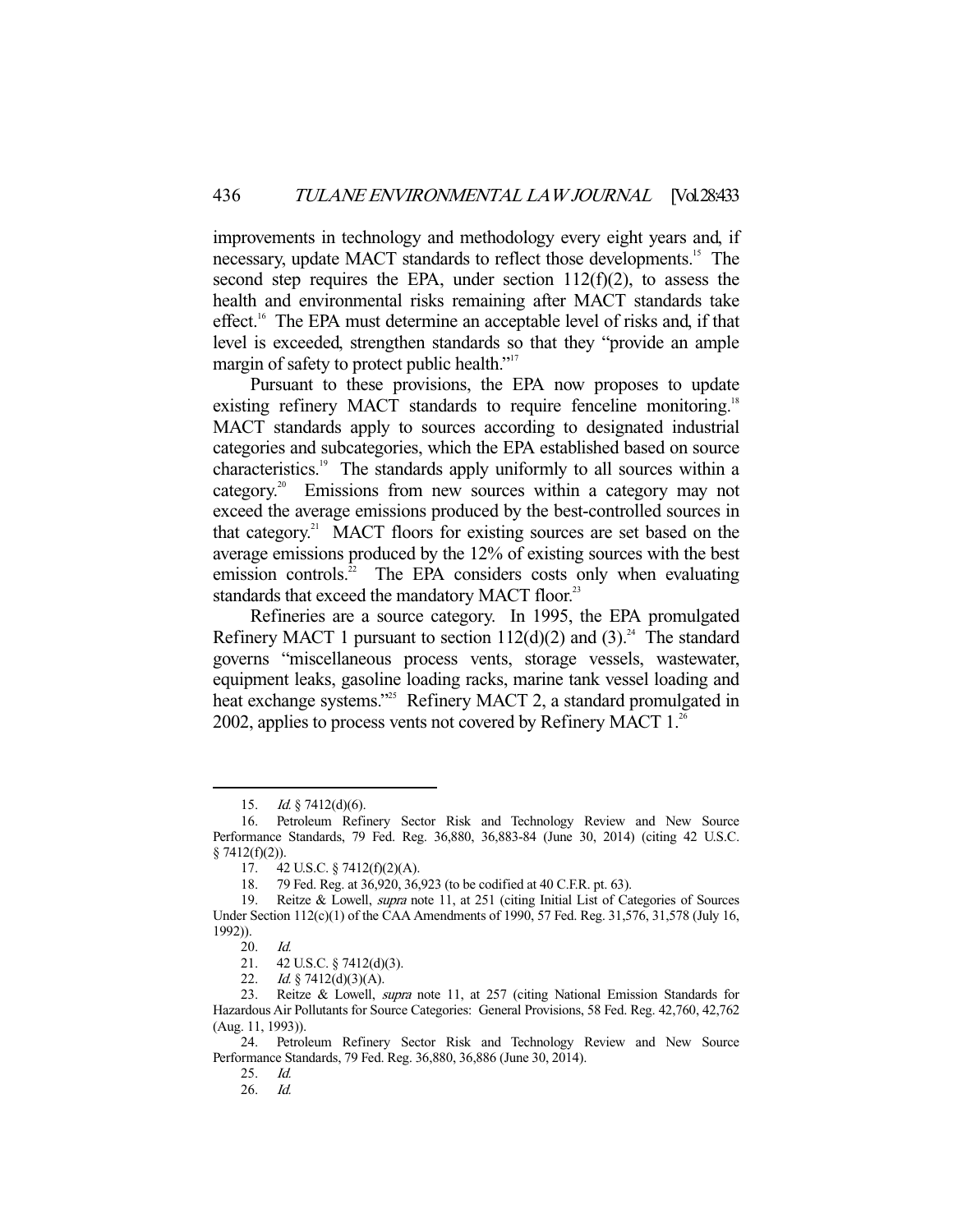## III. DEVELOPMENT OF THE EPA'S FENCELINE-MONITORING PROPOSAL

 In 2012, a group of environmental and public health organizations filed a complaint against the EPA for missing deadlines to review Refinery MACT 1 and 2 as required by sections  $112(d)(6)$  and  $112(f).^{27}$ The parties settled that case, and as a result of their agreement, EPA completed the required risk and technology review in  $2014$ <sup>28</sup> The proposed fenceline-monitoring requirement resulted from that review. This Part provides a summary of the risk and technology review the EPA conducted, describes the EPA's proposed requirement, and explores the EPA's selection of passive time-integrated diffusive monitoring as the best technology available for implementing the requirement.

## A. The EPA Risk and Technology Review

 In conducting its review, the EPA relied on an Information Collection Request (ICR) sent to the entire petroleum refining industry on April 1, 2011.<sup>29</sup> The request, made pursuant to CAA section 114,<sup>30</sup> contained four components:

(1) A questionnaire on processes and controls to be completed by all petroleum refineries (Component 1); (2) an emissions inventory to be developed by all petroleum refineries using the emissions estimation protocol developed for this effort (Component 2); (3) distillation feed sampling and analysis to be conducted by all petroleum refineries (Component 3); and (4) emissions source testing to be completed in accordance with an EPA-approved protocol for specific sources at specific petroleum refineries (Component 4). $31$ 

 The EPA calculated an emissions inventory for every source in the refining category based on the data it gained through the information request.<sup>32</sup> Although the EPA identified multiple gaps in the information it received,<sup>33</sup> it considers the emissions inventories it developed to be the

 <sup>27.</sup> Id.

<sup>28.</sup> *See id.*<br>29. Memor

Memorandum from Ted Palma & Darcie Smith, Physical Scientists, Health & Envtl. Impacts Div., EPA, to Brenda Shine, Envtl. Eng'r, Ref. & Chem. Grp., NOTICE & COMMENT 1 (Jan. 7, 2014), http://www.noticeandcomment.com/Fenceline-Ambient-Benzene-Concentrationssurrounding-Petroleum-Refineries-fn-143848.aspx (follow "Attachment: Inspection" under "Document Attachments").

 <sup>30.</sup> Id.

 <sup>31.</sup> Petroleum Refinery Sector Risk and Technology Review and New Source Performance Standards, 79 Fed. Reg. 36,880, 36,887 (June 30, 2014).

 <sup>32.</sup> Memorandum from Ted Palma & Darcie Smith to Brenda Shine, supra note 29, at 1.

 <sup>33. 79</sup> Fed. Reg. at 36,887.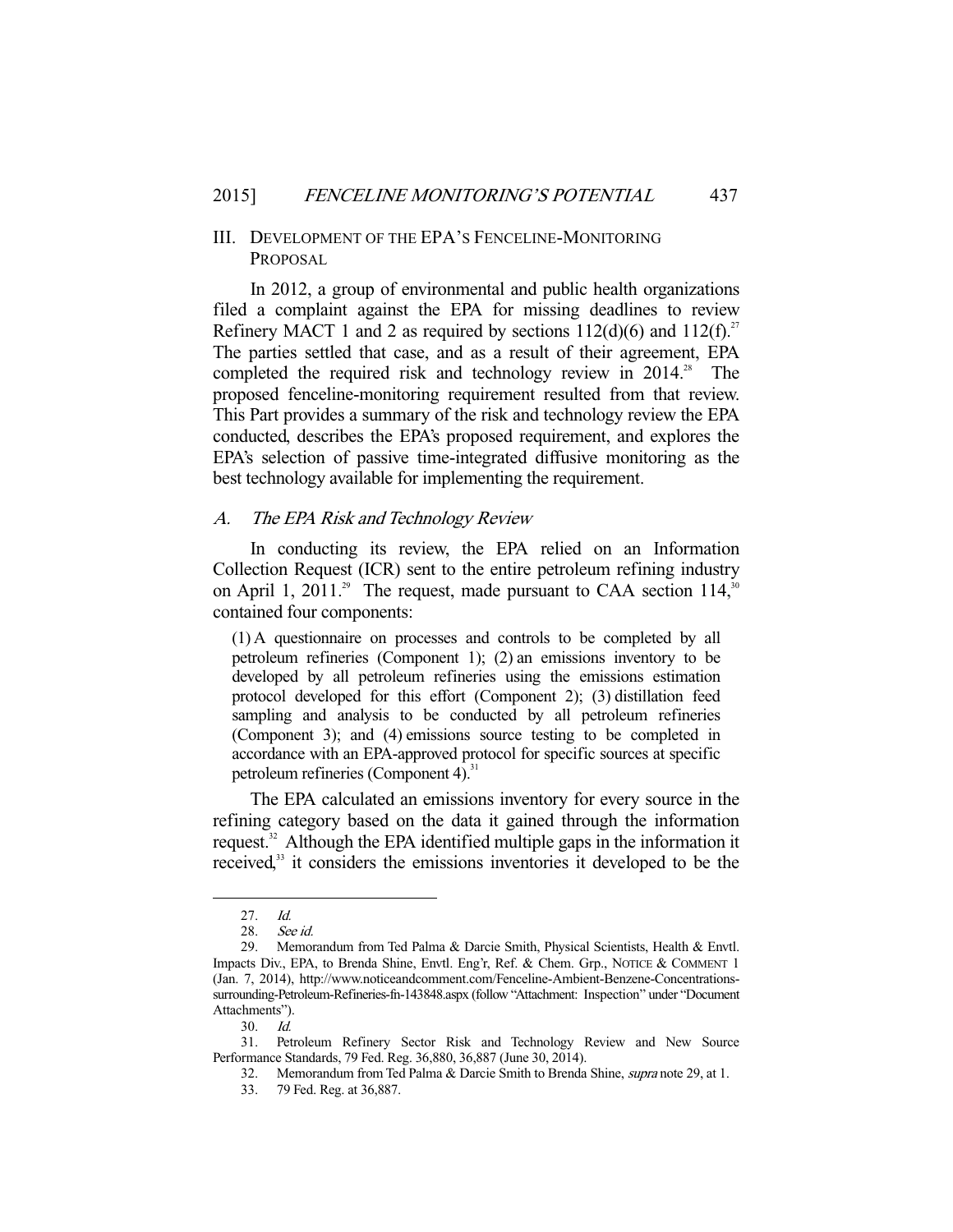most current and accurate available.<sup>34</sup> Based on this information, the EPA also estimated "post-control" hazardous air pollutant emissions inventories for facilities in the refining sector to predict emissions levels after implementation of the updated standards it proposed.<sup>35</sup> The EPA then relied on this information in completing the required review.<sup>36</sup>

 The EPA considers residual risks acceptable if they pose a maximum individual lifetime cancer risk (MIR) of less than 100 in 1 million.<sup>37</sup> The EPA calculated risks based on both actual and allowable emissions. It determined the MIR posed by actual emissions of hazardous air pollutants from refineries is 60 in 1 million and estimated that those emissions cause  $0.3$  excess cancer cases annually.<sup>38</sup> The EPA determined the MIR posed by allowable emissions equaled the acceptable limit of 100 in 1 million and 0.6 excess cancer cases annually.<sup>39</sup> The EPA considers the MIR posed by allowable emissions assessment a high-end risk estimate, but acknowledged uncertainties with estimates based on both actual and allowable emissions.<sup>40</sup> While the EPA concluded that risks are within an acceptable range, it nevertheless solicited comment on its methodology, the acceptability of the health information on which it relied, and consideration of "individuals' potential cumulative inhalation and ingestion pathway exposure."41 The EPA's request for comment reflects the difficulty involved with calculating health risks, which is only further complicated by uncertainty in the underlying emissions estimates used to determine public exposure.<sup>42</sup>

 The EPA's conclusion that health risks fall within acceptable limits precluded a finding that those risks necessitate more stringent regulation. Nevertheless, the EPA determined that incorporating a fencelinemonitoring requirement into Refinery MACT 1 is appropriate pursuant to its section  $112(d)(6)$  technology review.<sup>43</sup> The EPA hopes the enhanced monitoring standard, which would apply industry-wide, will

<sup>34.</sup> Memorandum from Ted Palma & Darcie Smith to Brenda Shine, *supra* note 29, at 1.

 <sup>35.</sup> Id.

 <sup>36. 79</sup> Fed. Reg. at 36,886.

<sup>37.</sup> *Id.* at 36,939.

 <sup>38.</sup> Id. at 36,938.

 <sup>39.</sup> Id. at 36,939.

 <sup>40.</sup> Id. at 36,940.

 <sup>41.</sup> Id.

<sup>42.</sup> Kristina W. Whitworth et al., Kriged and Modeled Ambient Air Levels of Benzene in an Urban Environment: An Exposure Assessment Study, 10 ENVTL. HEALTH 1 (2011).

 <sup>43. 79</sup> Fed. Reg. at 36,920.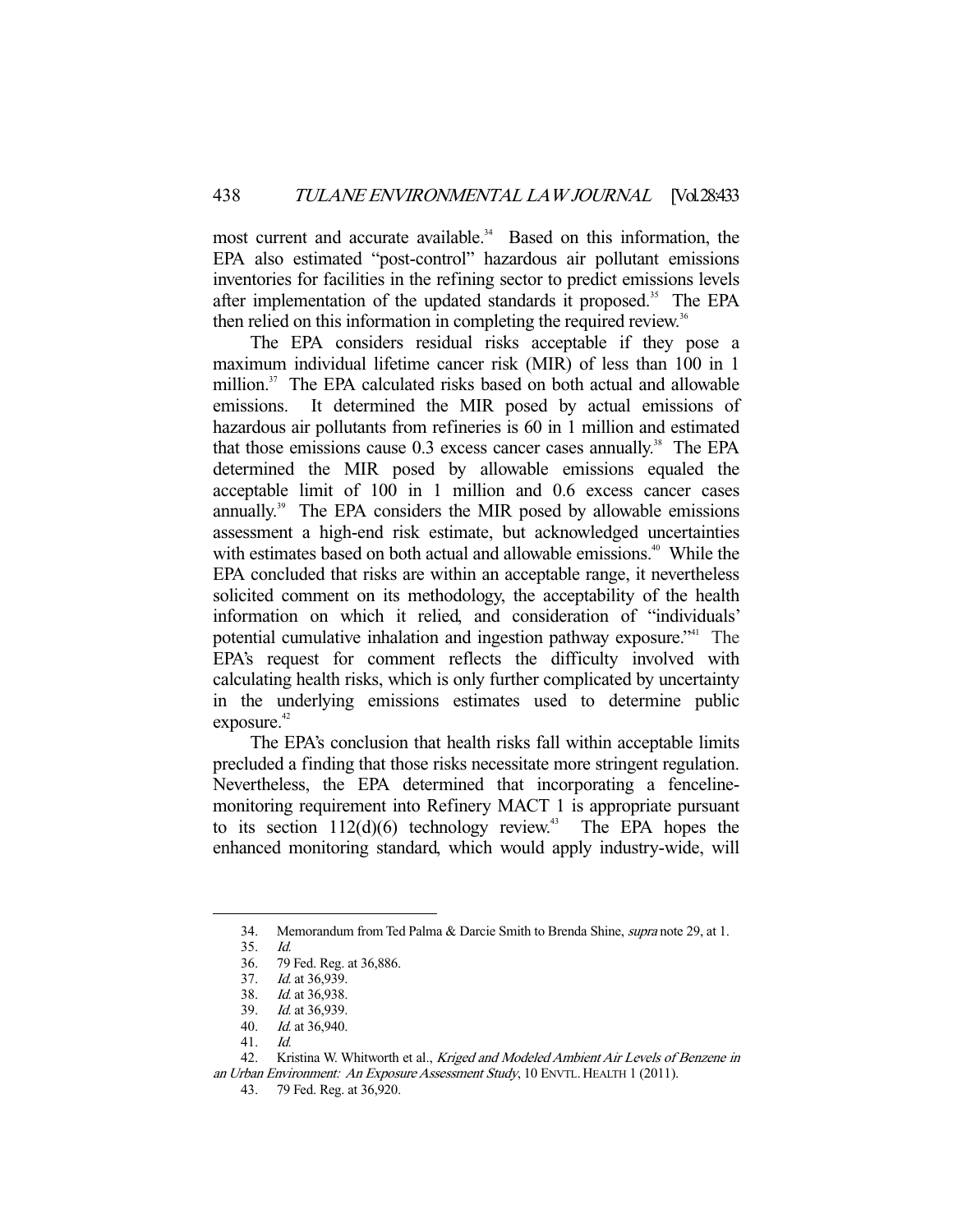"ensure that owners and operators properly monitor and manage fugitive HAP emissions."<sup>44</sup>

## B. The EPA Refinery Fenceline-Monitoring Proposal

 Under the EPA's proposal, concentrations of benzene would be measured in the air around a facility's perimeter.<sup>45</sup> The results would be made available online.<sup>46</sup> The EPA decided to monitor benzene specifically because it considers it a surrogate for other hazardous air pollutants flowing out of fugitive emissions sources. $47$  In their joint comments on the proposal, the American Petroleum Institute (API) and the American Fuel and Petrochemical Manufacturers (AFPM) agreed with the EPA's selection of benzene as a surrogate for other hazardous air pollutants, although they questioned the usefulness of the information provided by fenceline monitoring.<sup>48</sup> Benzene "is the most ubiquitous [hazardous air pollutant], present in all refineries, and present in most [hazardous air pollutant] streams common to basic refinery processes."<sup>49</sup> Its relatively high mass makes monitoring easy.<sup>50</sup> Furthermore, benzene normally leaks from near ground fugitive emissions sources like "process equipment, wastewater treatment, storage tanks, and loading operations."51 As a result, the highest concentrations of the pollutant will likely accumulate near the ground level of the property boundary, better enabling direct measurements through fenceline monitoring.<sup>52</sup>

 The costs and complications associated with monitoring other hazardous air pollutants could be significant.<sup>53</sup> Their lower concentrations make them less likely to be detected by fenceline monitors.<sup>54</sup> Including them in the monitoring requirement could lead to higher compliance costs because of the additional equipment and longer sampling periods required for useful analyses.<sup>55</sup>

 <sup>44.</sup> Id. at 36,923.

 <sup>45.</sup> Id.

<sup>46.</sup> Matthew Todd, API and AFPM Comments on EPA Petroleum Refinery Sector Risk and Technology Review, AM. PETROLEUM INST. 40 (Oct. 28, 2014), http://www.api.org/global items/~/media/Files/Policy/Environment/2014-10-28-API-AFPM-RSR-Comments-Attachment-A-1.pdf.

<sup>47. 79</sup> Fed. Reg. at 36,924.<br>48. Todd. *supra* note 46. at

Todd, *supra* note 46, at 54.

 <sup>49.</sup> Id.

 <sup>50.</sup> Id. at 54-55.

<sup>51.</sup> Memorandum from Brenda Shine to EPA, *supra* note 3, at 3.

<sup>52.</sup> *Id.*<br>53. Too

Todd, *supra* note 46, at 55.

 <sup>54.</sup> Id.

 <sup>55.</sup> Id.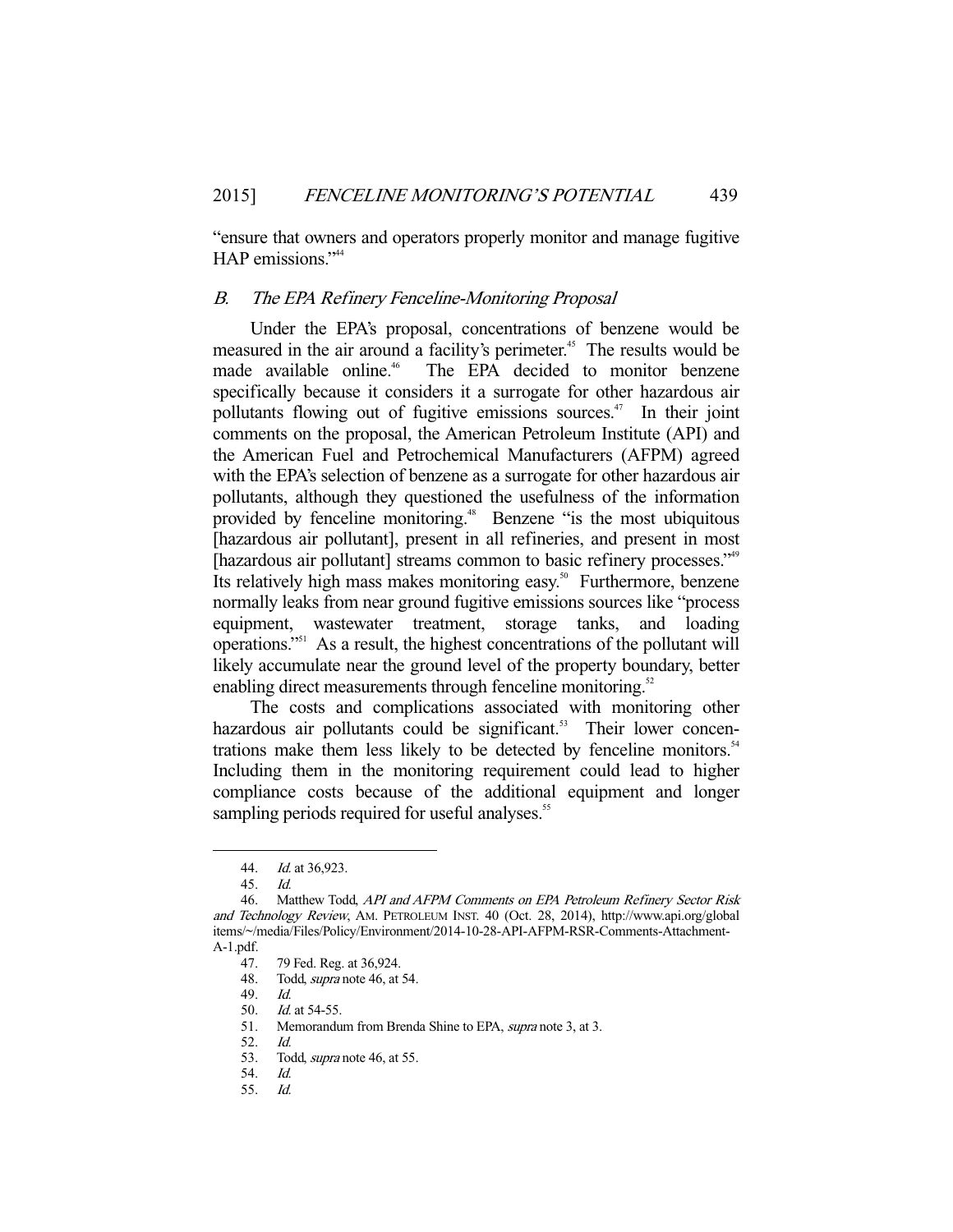To incentivize refineries to utilize fenceline data to develop more effective emission controls, the proposal includes an ambient air standard for fenceline benzene.<sup>56</sup> Corrective action would be triggered if the benzene concentration measured by the monitors at a facility's perimeter exceeded 9  $\mu$ g/m<sup>3,57</sup> However, according to the fugitive emissions refineries reported in response to the ICR, no refineries violate this standard.<sup>58</sup> In order for a refinery to trigger the corrective action requirement, then, its benzene concentrations would have to exceed the estimates provided to the EPA.<sup>59</sup> The EPA therefore does not anticipate that a reduction in fugitive emissions will result from the fencelinemonitoring requirement.<sup>60</sup> The requirement is not intended to reduce emissions but to ensure that emissions do not exceed the uncertain estimates currently available.

## C. Passive Diffusive Monitoring and Alternative Methods Considered by the EPA

 The EPA considered six fenceline-monitoring methods, including Differential Absorption Light Detention and Ranging (DIAL), and ultimately selected passive time-integrated diffusive monitoring as the best option.<sup>61</sup> DIAL monitoring relies on differences in light signals to measure fugitive emissions.<sup>62</sup> However, passive diffusive monitoring requires less sophisticated operator training and equipment than alternative methods such as DIAL, reducing installation and maintenance costs.63 Under the EPA proposal, diffusive tube samplers would be placed at between twelve and twenty-four points around a source's perimeter.<sup>64</sup> Alternative configurations may be implemented at oddly shaped facilities.<sup>65</sup> "These samplers would monitor the level of fugitive emissions that reach the fenceline from all fugitive emission sources at the facility."66 The systems will provide measurements at two-week time intervals.<sup>67</sup> Although immediate feedback would be ideal, these systems

 <sup>56.</sup> See Petroleum Refinery Sector Risk and Technology Review and New Source Performance Standards, 79 Fed. Reg. 36,880, 36,920 (June 30, 2014).

 <sup>57.</sup> Id. at 36,926.

 <sup>58.</sup> Id. at 36,920.

 <sup>59.</sup> Id.

 <sup>60.</sup> Id. at 36,923.

<sup>61.</sup> *Id.* at 36,920, 36,923.<br>62. *Id.* at 36,921-22.

Id. at 36,921-22.

 <sup>63.</sup> Memorandum from Brenda Shine to EPA, supra note 3, at 4.

 <sup>64. 79</sup> Fed. Reg. at 36,923. Memorandum from Brenda Shine to EPA, supra note 3, at 8.

 <sup>66. 79</sup> Fed. Reg. at 36,923.

 <sup>67.</sup> Id.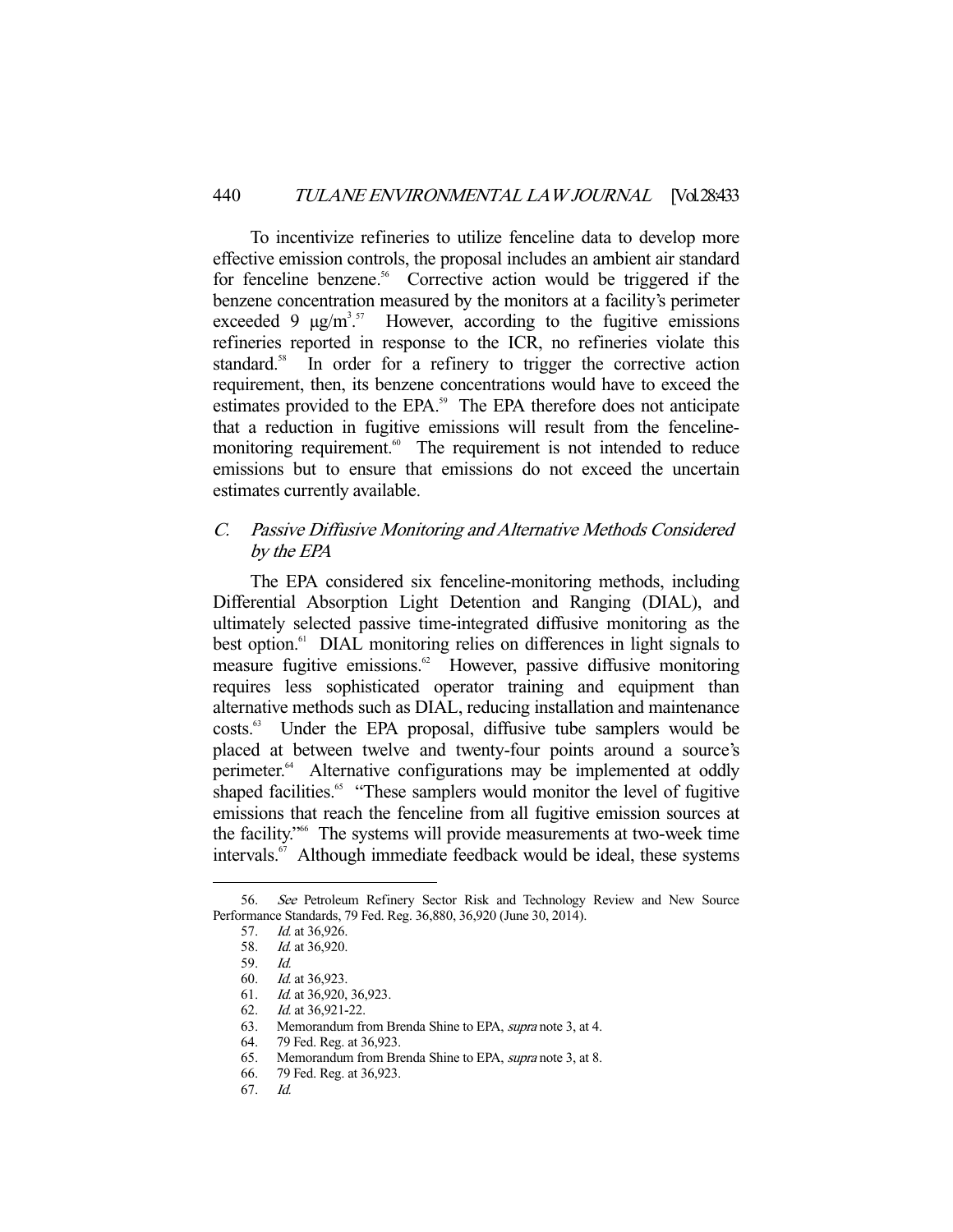will provide measurements much more frequently than current methods. Concentrations will be measured on a rolling annual basis, so that compliance with the ambient benzene standard will be determined based on the average result from the twenty-six immediately preceding twoweek samples.<sup>68</sup>

 There is some concern that relying on passive diffusive tube monitoring will minimize the positive impact of the fenceline-monitoring requirement.<sup>69</sup> Measurements based on an average of the previous two weeks may make it difficult to identify spikes in emissions or determine when spikes occurred. Real-time feedback would allow leaks to be detected and addressed expeditiously.<sup>70</sup> However, the EPA selected passive diffusive monitoring "based on the low costs and relative benefits."<sup>71</sup> The EPA calculates that active monitoring would impose annual costs nearly six times higher than passive monitoring.<sup>72</sup> The EPA also notes, "[G]iven the absence of fenceline monitors at most facilities, there is very limited information available at present about fenceline concentrations and the extent to which they may exceed concentrations modeled from inventories."<sup>73</sup> Imposing further monitoring costs on refineries without first determining the extent to which those methods may be necessary could place an unreasonable burden on refiners. If the data produced through passive diffusive monitoring indicates persistent gaps in emissions measurements or dramatically higher emissions concentrations than currently estimated, the EPA will not be precluded from requiring more detailed monitoring in the future.

 Passive diffusive monitoring has proven successful in the past. European refineries have successfully deployed diffusive monitoring for benzene, and a standard method for conducting diffusive sampling has been issued by the International Organization for Standardization.<sup>74</sup> The EPA also used diffusive monitoring in a pilot project in Corpus Christi.<sup>75</sup>

<sup>68.</sup> *Id.*<br>69. *Sea* 

See id. at 36,921.

 <sup>70.</sup> See id.

<sup>71.</sup> *Id.* at 36,923.

 <sup>72.</sup> See id.

<sup>73.</sup> *Id.* at 36,926.

<sup>74.</sup> Memorandum from Brenda Shine to EPA, supra note 3, at 3 (citing ISO 16017-2:2003, ISO, http://www.iso.org/iso/catalogue\_detail.htm?csnumber=29195 (last visited Feb. 28,  $2015$ )).<br>75.

 <sup>75.</sup> Id.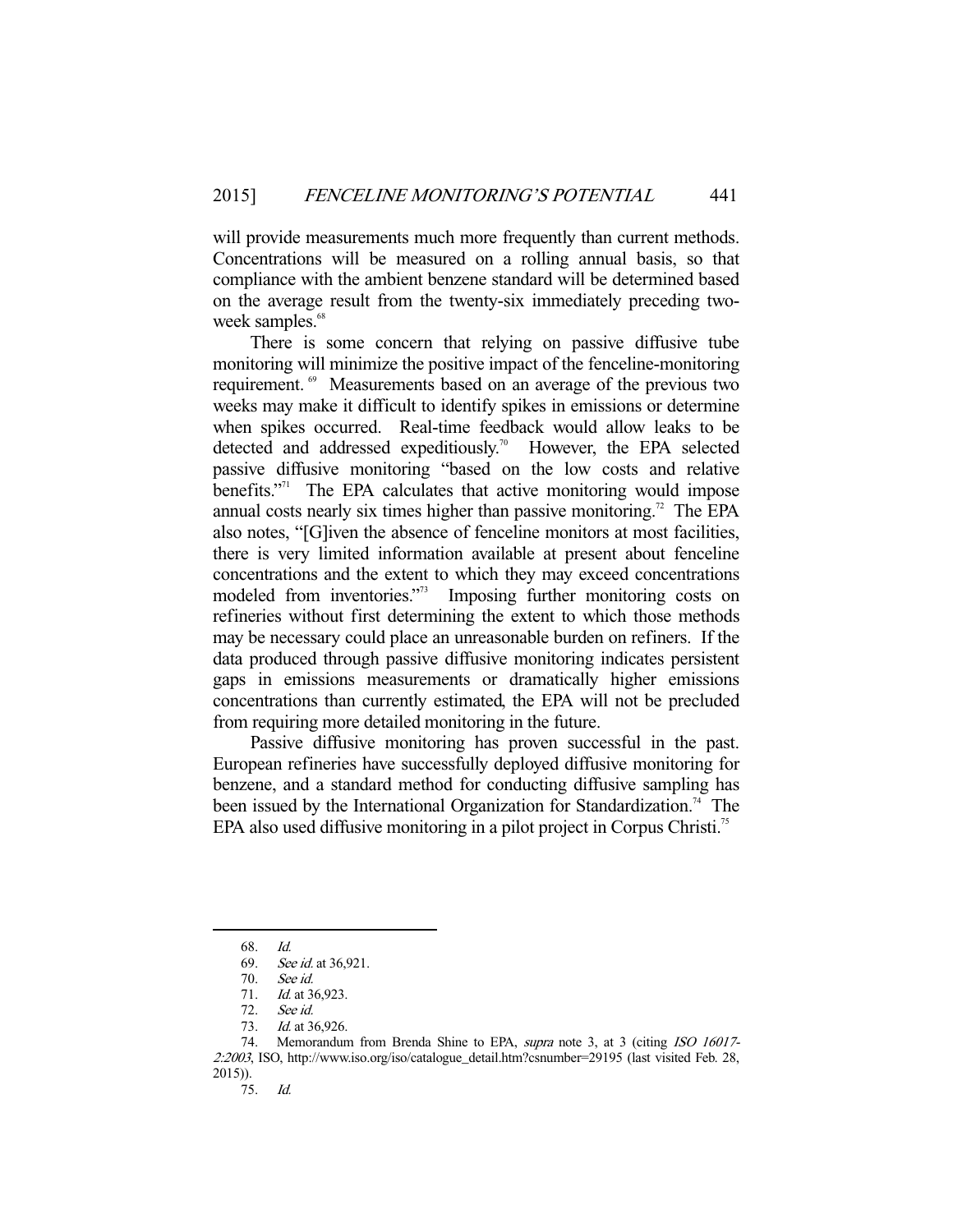#### IV. OBSTACLES TO THE EPA'S FENCELINE-MONITORING PROPOSAL

 While the EPA's fenceline-monitoring proposal would advance its next generation air monitoring goals through updated refinery-sector regulations, outstanding issues need to be resolved to ensure the proposal's successful implementation and address industry concerns. First, measurements of benzene concentrations at a facility's perimeter may reflect emissions released from other sources.<sup>76</sup> To provide reliable information to the public and hold sources accountable for corrective action, it is important to distinguish between emissions attributable to the regulated source and emissions attributable to other sources. Second, the requirement will impose costs on the refining industry, and the extent of those costs is disputed.<sup>77</sup> This Part reviews these issues and suggests options that may prove effective in mitigating or resolving them.

## A. Adjusting for Background Emissions To Develop Accurate **Measurements**

 Raw data produced by fenceline monitoring cannot distinguish between emissions from the source within the fenceline and emissions from other sources.<sup>78</sup> Areas where refineries are located next to one another, other industrial sources of benzene, or transportation corridors only exacerbate this problem.<sup>79</sup> Recognizing this issue, the EPA requested input on options for making adjustments to fencelinemonitoring measurements to exclude emissions generated from sources beyond a refinery's boundaries.<sup>80</sup> The EPA's proposal would allow refineries to subtract "lowest measured fenceline concentrations" from the maximum measured level to account for background concentrations.81 Sources would also be allowed to submit site-specific plans for calculating background emissions concentrations and interference from other sources.82 This may include accounting for interference at specific monitors at the fenceline because external sources may not affect all of a source's fenceline monitors in the same way.<sup>83</sup>

 The EPA's plans to share fenceline-monitoring measurements with the public and impose a corrective action requirement make background

<sup>76. 79</sup> Fed. Reg. at 36,924.<br>77. Todd, *supra* note 46, at

Todd, *supra* note 46, at 50.

 <sup>78. 79</sup> Fed. Reg. at 36,924.

 <sup>79.</sup> Id.

 <sup>80.</sup> Id.

 <sup>81.</sup> Id. at 36,925.

 <sup>82.</sup> Id.

 <sup>83.</sup> Id.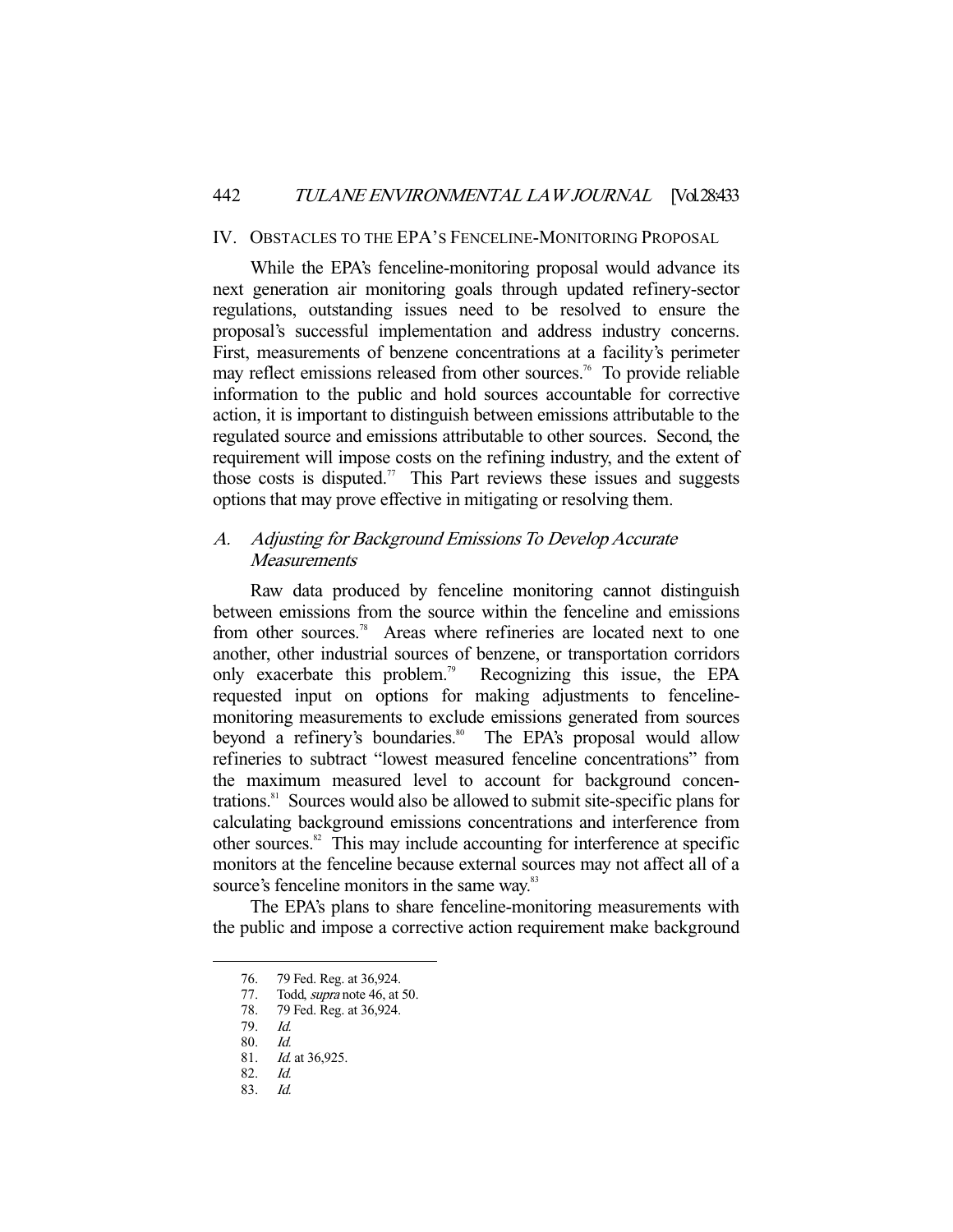adjustments critically important. Plant workers and community neighbors have an interest in accessing raw data that shows total benzene concentrations in the air. However, unadjusted raw data could also cause confusion or misunderstanding, leading the public to assign blame for emissions to the wrong source. Additionally, holding a refinery responsible for corrective action requires determining the benzene emissions attributable to that refinery. A refinery cannot be held accountable for benzene emissions released beyond its boundaries.

 Fortunately, EPA experience suggests accurate and reliable background emissions calculations are possible. Strategically locating monitors to prevent terrain features and other structures from obstructing emission flows and interfering with wind direction, and to prevent interference from other nearby sources, improves the likelihood raw monitoring data will reflect emissions from the regulated source.<sup>84</sup> The 2009 Corpus Christi pilot study further distinguished between source and nonsource contributions by comparing downwind and upwind monitors at the source and using time-series analysis.<sup>85</sup> That study acknowledged the difficulty of distinguishing between sources in complex environments but still identified several potential offsite emissions contributors.<sup>86</sup> Some areas already have extensive air monitoring systems that can provide additional information to formulate appropriate background adjustments.<sup>87</sup> Furthermore, if fenceline monitoring is deployed sourcewide, methods for calculating background emissions will improve as industry and public officials gain more experience using the technology and more data becomes available.

 Raw and adjusted measurements must be presented to the public in context, though, and should include relevant information about weather data, health and environmental risks, and neighboring sources.<sup>88</sup> Members of the public should be able to distinguish easily between the raw data indicating total benzene concentrations in the air around a source and data detailing fugitive benzene emissions from the specific source. Fenceline monitors are already used to measure emissions at two petroleum refineries in the San Francisco Bay Area. These monitors feed

<sup>84.</sup> Eric M. Fujita & David E. Campbell, *Review of Current Air Monitoring Capabilities* Near Refineries in the San Francisco Bay Area, BAY AREA AIR QUALITY MGMT. DISTRICT 4-7 (July 3, 2013), http://www.baaqmd.gov/~/media/Files/Technical%20Services/DRI\_Final\_ Report\_061113.ashx.

<sup>85.</sup> Eben D. Thoma et al., Facility Fence-Line Monitoring Using Passive Samplers, 61 J. AIR & WASTE MGMT. ASS'N 834, 839-40 (2011).

 <sup>86.</sup> Id. at 841.

 <sup>87.</sup> Todd, supra note 46, at 74.

 <sup>88.</sup> See id. at 77.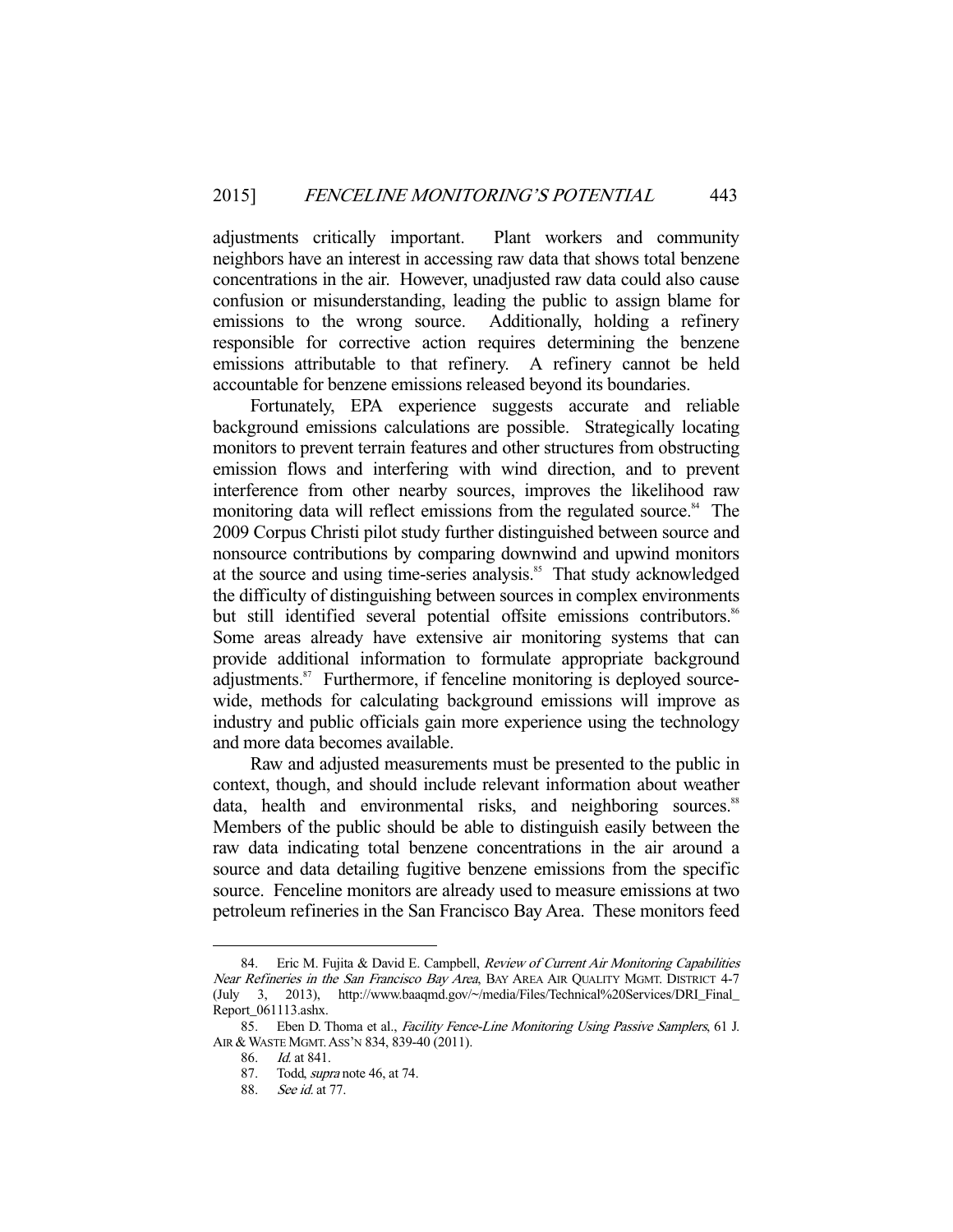data to a website that reveals detected concentrations of chemicals like ozone and benzene alongside weather conditions that impact those concentrations, including wind direction and speed.<sup>89</sup> This website, www.fenceline.org, serves as a useful template for sharing fenceline measurements with the public online.

#### B. Estimating and Minimizing Compliance Costs

 The EPA projects passive diffusive tube fenceline monitoring will impose \$12.2 million in capital costs, \$3.83 million in annual operating costs, and \$5.58 million in total annualized costs on the petroleum refining industry.<sup>90</sup> This was the least expensive option the EPA considered.91 API and AFPM estimate costs will be higher because refineries, especially those with disjointed property, will have to install and maintain many more samplers than the EPA predicts to comply with the requirements the EPA has proposed. $92$  The industry groups also estimate that monitoring units will cost twice the amount the EPA predicts due to the required participation of outside laboratories, pushing the total industry costs up to around \$23 million annually.<sup>93</sup>

 Estimating the costs of new regulations is an inexact science, comparable to the task of estimating fugitive emissions itself. Research indicates that federal agencies tend to overestimate costs of proposed regulations.<sup>94</sup> Unanticipated advances in technology, for instance, can reduce the costs of complying with a rule after it takes effect.<sup>95</sup> As sources within an industry seek to comply with federal regulations, they have a competitive incentive to do so in the most cost-effective way. At the same time, equipment providers and other parts of the compliance industry have an incentive to supply products at a lower cost. As more sources begin to comply with a rule and use the required equipment, suppliers have more opportunities to test the effectiveness of their products and develop technologies that lower costs.

 There is no reason to suspect these same incentives will not drive compliance costs downward if the EPA moves forward in requiring

<sup>89.</sup> System Status, RICHMOND CMTY. AIR MONITORING PROGRAM, http://www.fenceline. org/richmond/data.php (last visited Feb. 8, 2015).

 <sup>90.</sup> Petroleum Refinery Sector Risk and Technology Review and New Source Performance Standards, 79 Fed. Reg. 36,880, 36,923 (June 30, 2014).

 <sup>91.</sup> Id.

 <sup>92.</sup> Todd, supra note 46, at 50.

<sup>93.</sup> *Id.* at 51.

<sup>94.</sup> Winston Harrington et al., On the Accuracy of Regulatory Cost Estimates, RESOURCES FOR THE FUTURE 23 (Jan. 1999), http://www.rff.org/documents/RFF-DP-99-18.pdf.

 <sup>95.</sup> Id.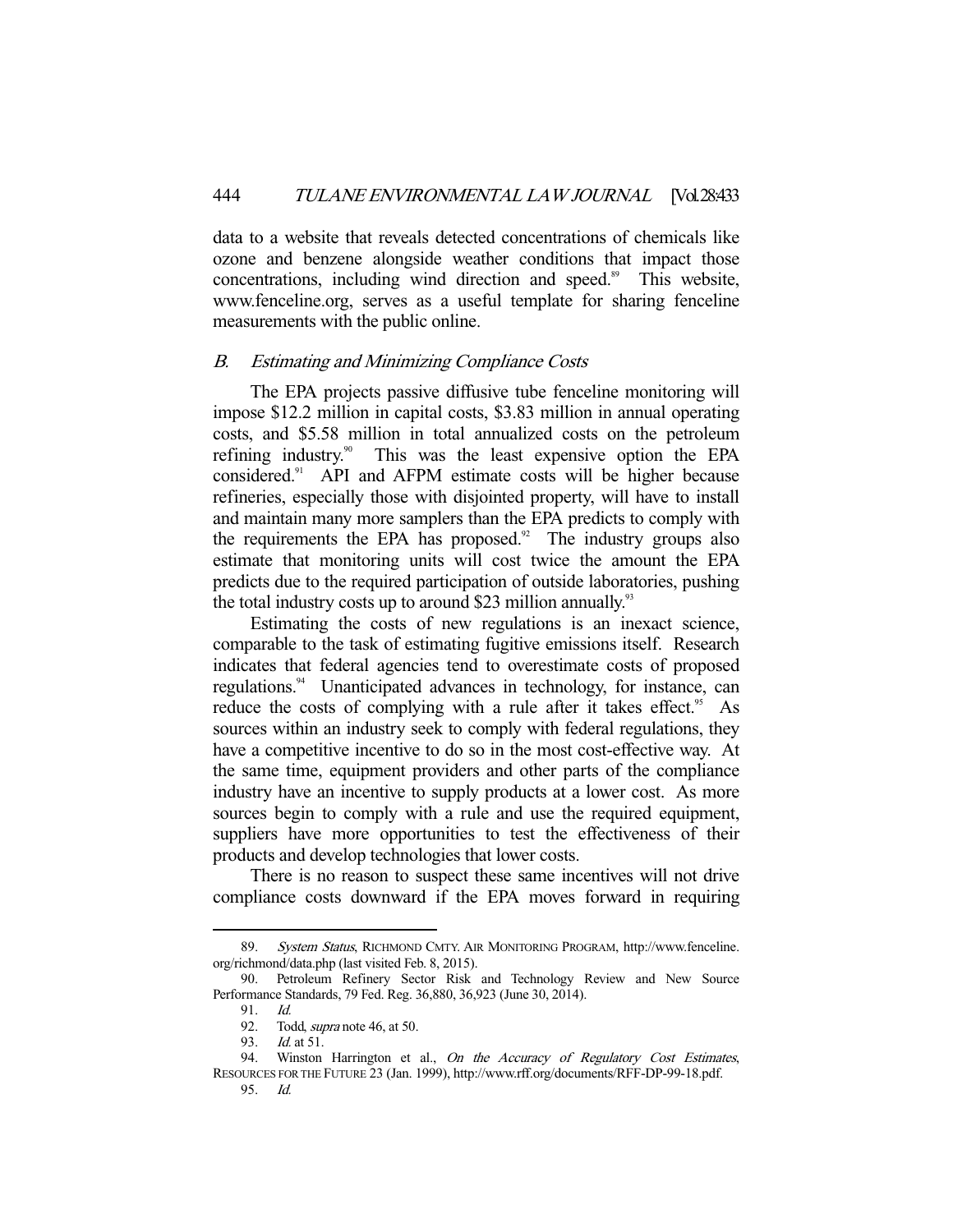fenceline monitoring around petroleum refineries. Perhaps there is some unfairness for the refining industry, because the EPA has not yet proposed fenceline monitoring for other source categories.<sup>96</sup> If such rules are promulgated in the future, those industries will be able to rely on refiners' experiences to devise strategies that minimize their regulatory burden.

 However, other effects of the fenceline-monitoring requirement may mitigate compliance costs for refineries. Addressing leaks in less time, for example, will enable the recovery of product that would otherwise be lost.<sup>97</sup> Additionally, if fenceline monitoring proves successful in measuring fugitive emissions of hazardous air pollutants, the EPA may reduce other regulatory costs imposed on refiners through existing monitoring requirements. For instance, API and AFPM suggest deleting existing RMACT 1 standards that require monitoring for equipment leaks, waste management units and storage tanks.<sup>98</sup> Functioning fenceline-monitoring systems may make these requirements duplicative and unnecessary. In the end, fenceline monitors may also prove less burdensome for refineries to operate and provide more certainty about emissions levels.

 Beyond direct costs, there is some concern that fenceline measurements may expose refineries to increased tort liability.<sup>99</sup> However, the opposite is also true. Fenceline measurements may provide refineries with a defense to tort claims.<sup>100</sup> Combined with reliable methods for calculating background emissions, these measurements may prove especially helpful to sources located near other sources, which will be able to distinguish their emissions from those released by other facilities.

## V. JUSTIFICATION FOR EPA'S FENCELINE-MONITORING PROPOSAL

 API and AFPM argue that refinery emissions are not underestimated and that the fenceline-monitoring requirement is unnecessary.<sup>101</sup> However, this argument faults the EPA for failing to

<sup>96.</sup> Todd, *supra* note 46, at 41.

 <sup>97.</sup> Petroleum Refinery Sector Risk and Technology Review and New Source Performance Standards, 79 Fed. Reg. 36,880, 36,923 (June 30, 2014).

<sup>98.</sup> Todd, *supra* note 46, at 50.

<sup>99.</sup> Jacob Hollinger, *EPA's Next Generation Compliance Initiative—The Agency's Latest* Proposed Rule for Refineries Shows the Initiative in Action and Provides a Glimpse of the Future for Other Industries, ENERGY BUS. L. (May 27, 2014), http://www.energybusinesslaw.com/ 2014/05/articles/environmental/epas-next-generation-compliance-initiative-the-agencys-latestproposed-rule-for-refineries-shows-the-initiative-in-action-and-provides-a-glimpse-of-the-futurefor-other-ind/.

 $100 \, Id$ 

 <sup>101.</sup> Todd, supra note 46, at 48.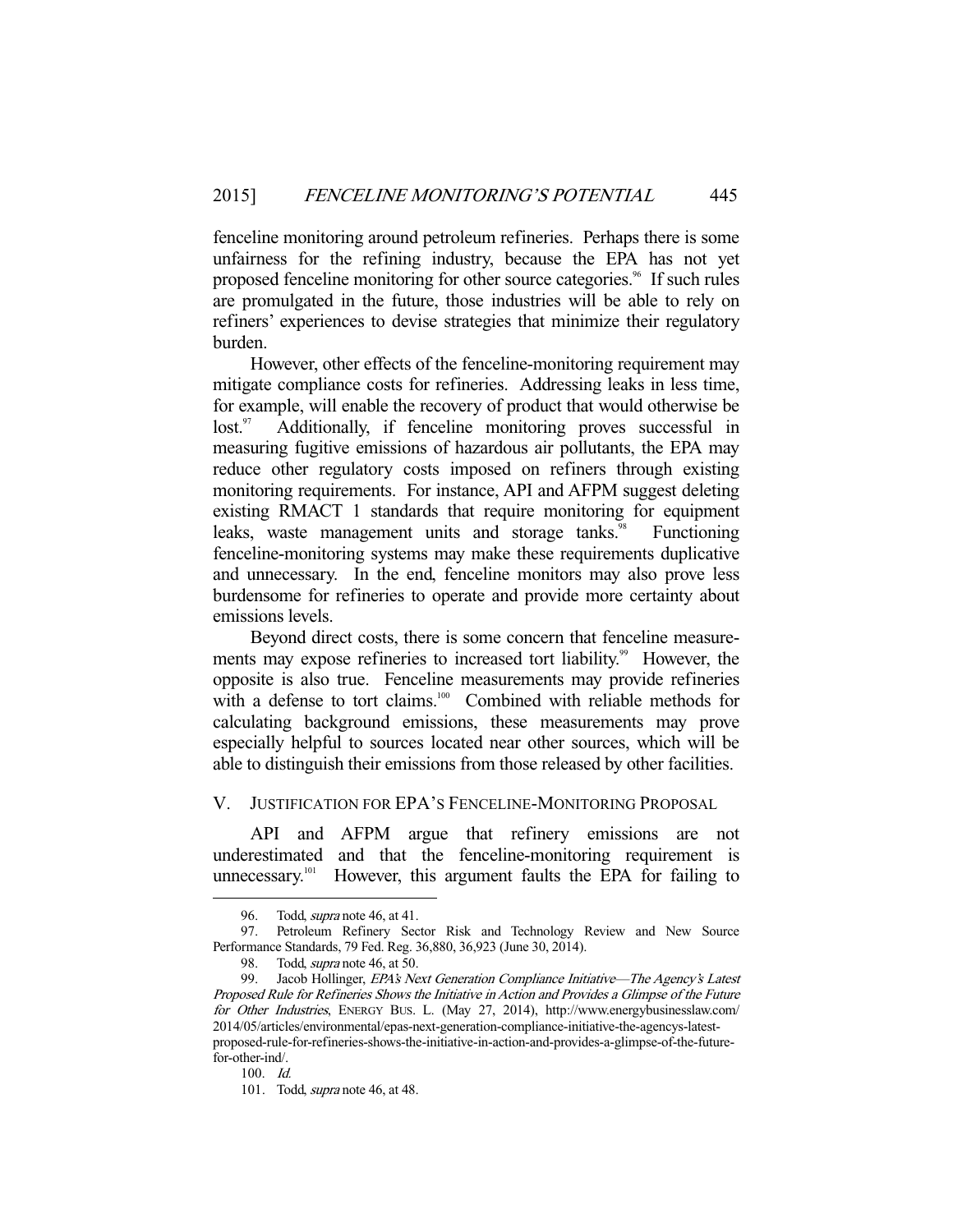prove a negative. In updating standards meant to protect the public from hazardous air pollutants, the EPA decides whether technology and human knowledge have developed to enable the application of new techniques and equipment. It cannot fully assess the impact of those practices until they are successfully implemented.

 The EPA advances several reasons for requiring fenceline monitoring at petroleum refineries. First, the EPA notes the difficulty involved with estimating fugitive emissions and points to available research indicating those emissions are currently underestimated.<sup>102</sup> Second, the EPA points to its reliance on estimates submitted through the ICR in conducting its review and promulgating new standards.<sup>103</sup> Third, the EPA hopes the proposal will enable more effective emissions management.<sup>104</sup> Finally, the EPA intends to use the information gathered by fenceline monitors to understand the impact benzene and other fugitive emissions have on surrounding communities.<sup>105</sup> This Part explores each of these rationales and the effect fenceline monitoring may have in resolving the EPA's concerns.

## A. More Certain Emission Measurements

 The EPA studies demonstrate discrepancies between reported emissions, data modeling, and measured concentrations.<sup>106</sup> For instance, in 2010 the city of Houston used DIAL monitoring to measure emissions at an industrial complex that included a petroleum refinery.107 The Houston study revealed that the emission factors currently relied on to estimate fugitive emissions, when compared to the DIAL measurements, underestimated benzene emissions from a factor of five to a factor of ninety-three.<sup>108</sup>

 In 2006, the EPA Office of Inspector General concluded that "[m]ore advanced, accurate, continuous, and short-term determinations

 <sup>102. 79</sup> Fed. Reg. at 36,920; Memorandum from Brenda Shine to EPA, supra note 3, at 2.

 <sup>103. 79</sup> Fed. Reg. at 36,920.

 <sup>104.</sup> Id. at 36,923.

 <sup>105.</sup> Id. at 36,938.

<sup>106.</sup> Memorandum from Brenda Shine to EPA, *supra* note 3, at 2.

 <sup>107.</sup> Loren Raun & Dan W. Hoyt, Bureau of Pollution Control & Prevention, City of Houston, Measurement and Analysis of Benzene and VOC Emissions in the Houston Ship Channel Area and Selected Surrounding Major Stationary Sources Using DIAL (Differential Absorption Light Detection and Ranging) Technology To Support Ambient HAP Concentrations Reductions in the Community (DIAL Project), GREEN HOUS. 1, 9 (July 20, 2011), http://www. greenhoustontx.gov/dial20110720.pdf.

<sup>108.</sup> *Id.* at 99.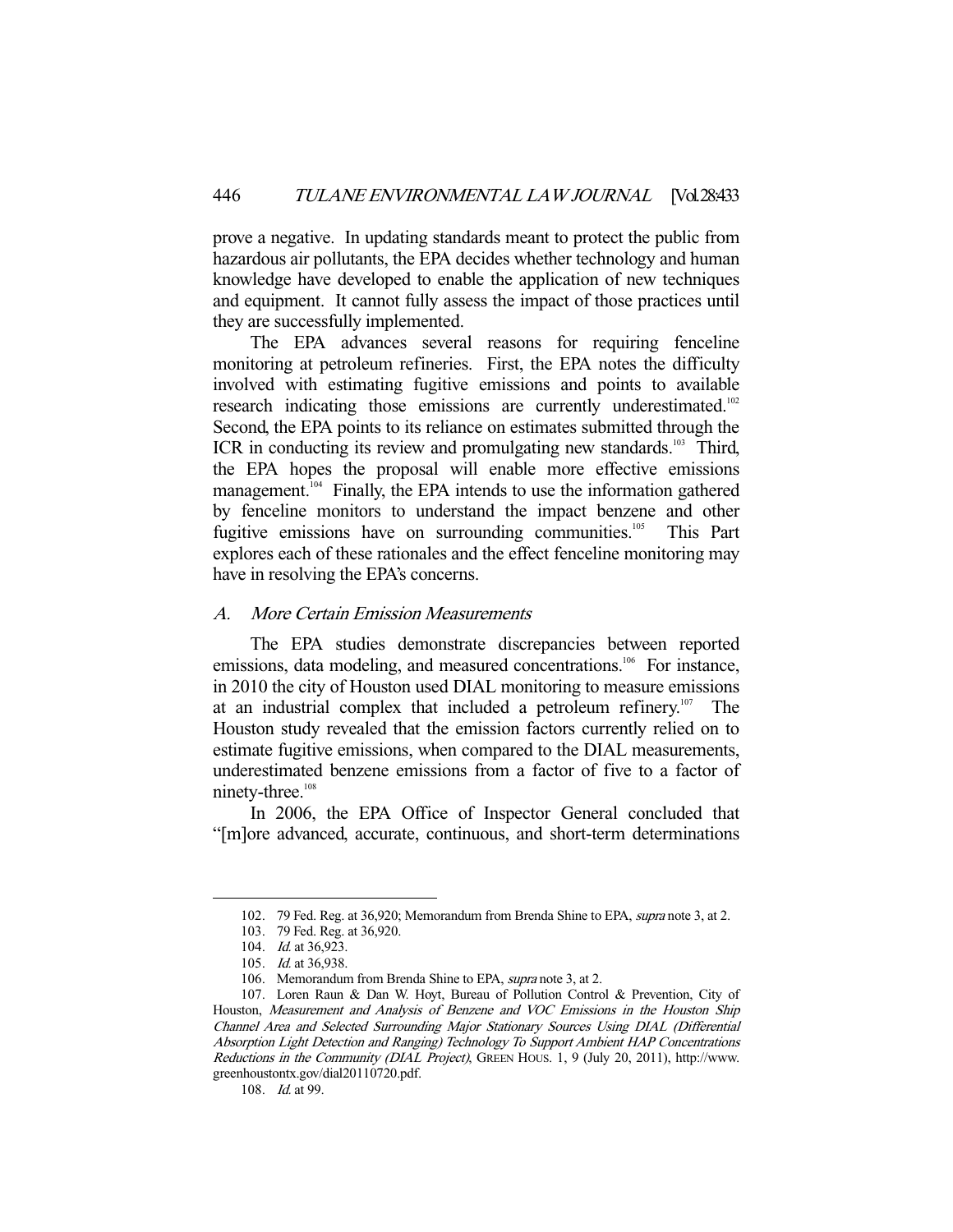of emissions are needed for major emitters."109 The report suggested that "shifting to direct emissions measurement and monitoring systems" would be preferable to reliance on emissions factors.<sup>110</sup> The EPA's subsequent 2009 pilot project at the Flint Hills West Refinery in Corpus Christi, Texas, demonstrated the viability of fenceline monitoring in an industrial setting.<sup>111</sup> The year-long study yielded "high data completeness" rates" while informing the EPA's development of fenceline-monitoring methods.<sup>112</sup> EPA concluded that the project produced "cost-effective, relatively robust" information.<sup>113</sup>

 As noted in Part III, the Corpus Christi project relied on passive diffusive monitoring,<sup>114</sup> the same technology the EPA has selected in its regulation.115 API and AFPM argue that this monitoring will not validate emissions estimates "because mass emission rates from refinery sources are not correlated with refinery fenceline concentrations."<sup>116</sup> This argument assumes that the EPA and industry officials will not be able to devise reliable methods for identifying background emissions concentrations and assign responsibility for emissions to the appropriate source. However, as Part III discussed, the EPA has proposed a number of potential solutions for determining background concentrations. While resolving that issue may require innovation and flexibility, at a minimum fenceline monitoring can be expected to lend some certainty to emissions measurements and indicate whether additional efforts may be helpful in quantifying fugitive emissions and identifying their sources.

## B. Better Information for Regulatory Decision Making

 The EPA noted that although it relied on data from the ICR in conducting its review, many refineries did not follow the "emissions estimation protocol" it attached to the ICR to provide uniform guidelines for emission calculations.<sup>117</sup> The guidelines were intended "to address" gaps in emissions inventories and the methodologies used to determine

<sup>109.</sup> Office of the Inspector Gen., EPA Can Improve Emissions Factors Development and Management, EPA 33 (Mar. 22, 2006), http://www.epa.gov/oig/reports/2006/20060322-2006-P-00017.pdf.

<sup>110.</sup> *Id.* at 33, 35.

<sup>111.</sup> Thoma et al., *supra* note 85, at 841.

 <sup>112.</sup> Id.

<sup>113.</sup> Memorandum from Brenda Shine to EPA, *supra* note 3, at 3.

<sup>114.</sup> Thoma et al., *supra* note 85, at 834.

 <sup>115.</sup> Petroleum Refinery Sector Risk and Technology Review and New Source Performance Standards, 79 Fed. Reg. 36,880, 36,923 (June 30, 2014).

 <sup>116.</sup> Todd, supra note 46, at 48.

 <sup>117. 79</sup> Fed. Reg. at 36,887.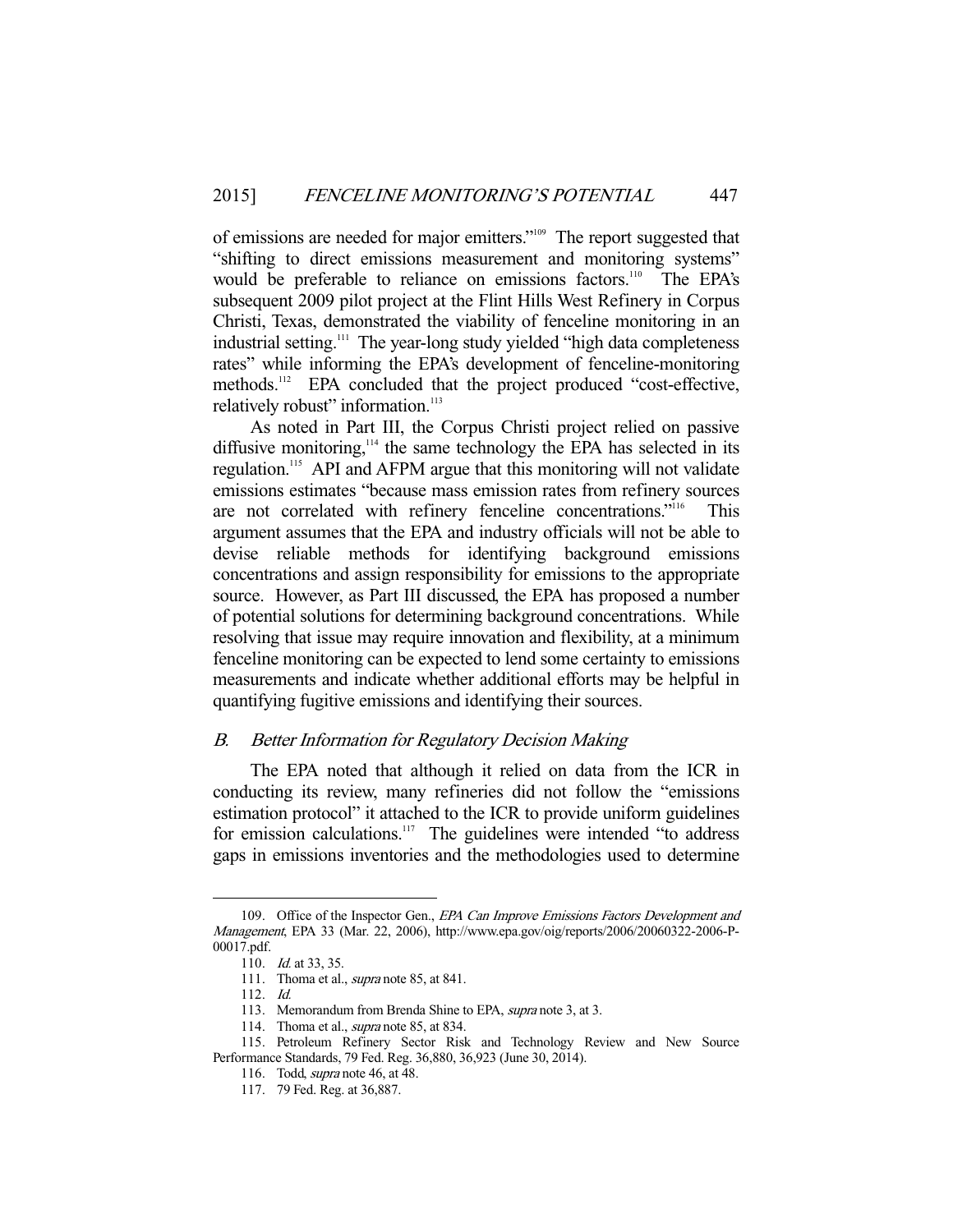emissions," but as a result of noncompliance several gaps remained.<sup>118</sup> For instance, the EPA provided instructions and reporting forms for assessing emissions from wastewater systems, but "approximately 20% of the major source refineries" reported no such emissions.119 Consistent information from fenceline-monitoring systems would allow the EPA to draw comparisons with other estimates, enabling it to identify flaws in methodology and form a more comprehensive understanding of fugitive emissions. This information would provide a much stronger basis for regulatory decision making in the future.

## C. Improved Emissions Management

 Fenceline-monitoring systems would encourage better emissions management. As noted in Part III, the EPA does not expect the requirement to reduce emissions. However, if a pollution source underestimates fugitive emissions or new leaks develop, it will improve emissions detection and leak identification.<sup>120</sup> Identifying these leaks with current methods often requires considerable effort and may be impractical in some circumstances.<sup>121</sup> A single plant may host several leaks, $122$  and accessing them may be difficult or even dangerous.<sup>123</sup> As a result, some leaks remain unrepaired and continue releasing "fugitive emissions of volatile organic chemicals (VOCs) and other hazardous chemicals."124 Fenceline-monitoring information could help identify these leaks, enabling faster repairs and providing an additional backstop against fugitive emission spikes.

 These increased capabilities could prove especially helpful in managing and reviewing spontaneous accidents and emergency events. For example, in June 2012, a failed bleeder plug at an ExxonMobil refinery in Baton Rouge, Louisiana, leaked more than 31,000 pounds of benzene.<sup>125</sup> The leak began at approximately 1:54 AM, and a Louisiana

<sup>118.</sup> Memorandum from Brenda Shine to EPA, *supra* note 3, at 1, 2.

<sup>119.</sup> *Id.* at 2.

<sup>120.</sup> See 79 Fed. Reg. at 36,920, 36,923.

<sup>121.</sup> Case Study Primer for Participant Discussion: Fenceline Air Quality Monitoring, supra note 4, at 2.

 <sup>122.</sup> Id.

<sup>123.</sup> Chambers et al., *supra* note 1, at 1048.

 <sup>124.</sup> Proper Monitoring Essential To Reducing 'Fugitive Emissions' Under Leak Detection and Repair Programs, ENFORCEMENT ALERT (EPA, Wash., D.C.), Oct. 1999, at 1, http://www2. epa.gov/sites/production/files/documents/emissions.pdf.

 <sup>125.</sup> Letter from J. Derek Reese, Senior Section Supervisor, ExxonMobil Chem. Co., to Louisiana Department of Environmental Quality, NPR (Aug. 14, 2012), http://media.npr.org/ documents/2013/may/exxon-60-day-8-14-12.pdf (attaching ExxonMobil's Unauthorized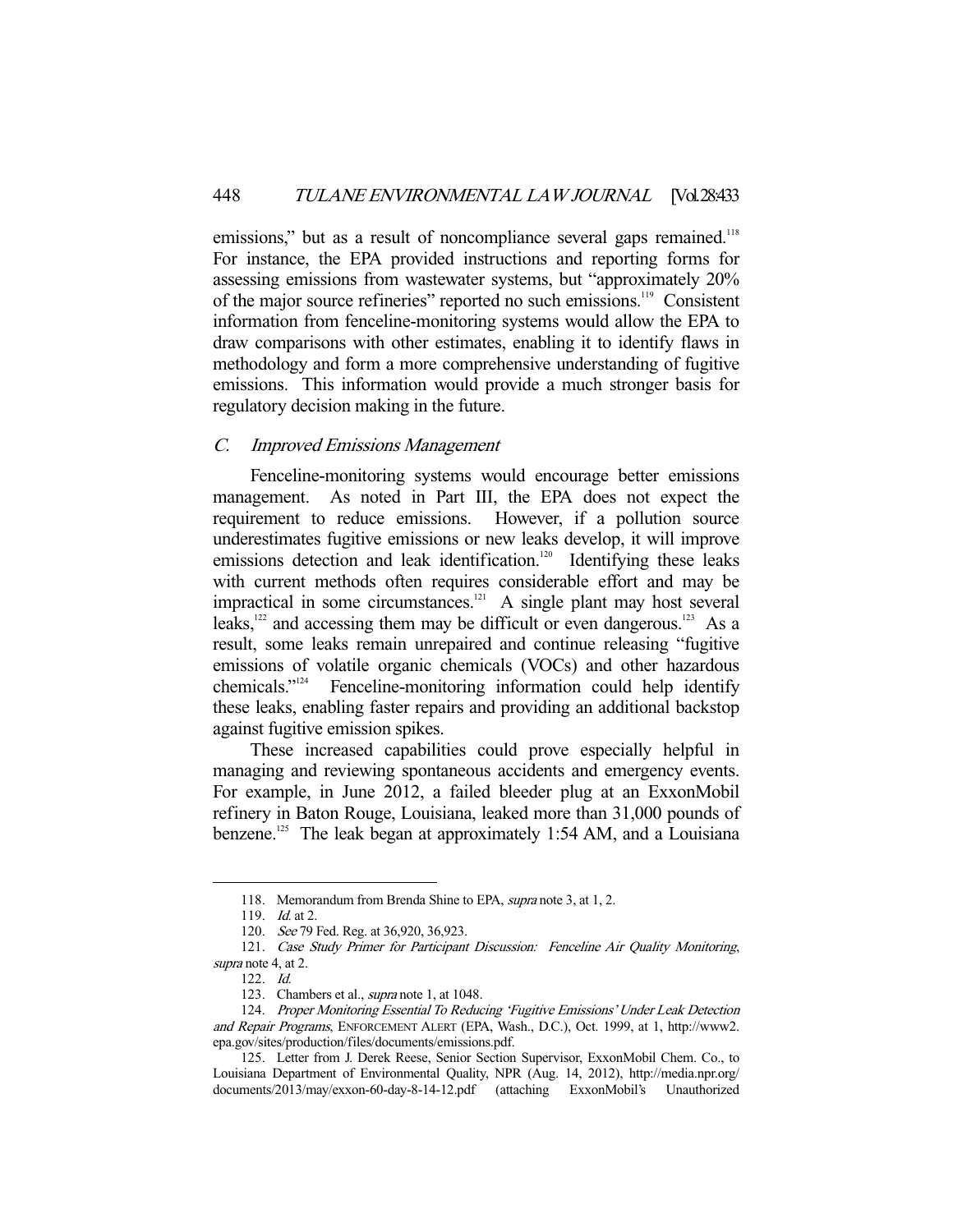Department of Environmental Quality emergency responder arrived to conduct fenceline monitoring approximately seven hours later at 9:00 AM.<sup>126</sup> More benzene leaked from that accident than the refinery reported emitting over two preceding years.<sup>127</sup> While the Louisiana Department of Environmental Quality did not consider those levels extremely hazardous, $128$  it determined Exxon violated state law by failing to provide notice of the scope of the leak and by releasing pollutants without authorization.<sup>129</sup> A permanent fenceline-monitoring system would have begun collecting data the instant the leak began and officials would be able to rely on that data later to assess the extent of the release.

#### D. Consequences for Surrounding Neighborhoods

 Improved understanding of the impact fugitive emissions like benzene have on surrounding areas could have especially strong consequences for communities in Gulf Coast states. Texas is home to twenty-seven refineries, more than any other state.<sup>130</sup> Louisiana comes in second with nineteen, and Alabama and Mississippi each have three.<sup>131</sup> The Texas refining industry spans the entire state, but is most concentrated along the coastline.<sup>132</sup> The Louisiana refining industry is heavily concentrated in communities along the Mississippi River between New Orleans and Baton Rouge.<sup>133</sup> Some Louisiana communities, like Norco and Lake Charles, host multiple refineries.134

 The information gathered in these communities could provide more precise exposure estimates, enabling more reliable health risks assessments. Regardless of whether fenceline-monitoring measures

129. In re ExxonMobil Corp., Enf't No. AE-CN-12-00835, at 2-3.

Discharge Notification Report issued by the Louisiana Department of Environmental Quality, dated June 14, 2012).

 <sup>126.</sup> In re ExxonMobil Corp., Enf't No. AE-CN-12-00835, at 2 (La. Dep't of Envtl. Quality July 19, 2012), http://edms.deq.louisiana.gov/app/doc/view.aspx?doc=8458721&ob= yes&child=yes.

 <sup>127.</sup> Elizabeth Shogren & Robert Benincasa, Baton Rouge's Corroded, Overpolluting Neighbor: Exxon Mobil, NPR (May 30, 2013), http://www.npr.org/2013/05/30/187044721/ baton-rouge-s-corroded-overpolluting-neighbor-exxon.

<sup>128.</sup> Letter from J. Derek Reese to Louisiana Department of Environmental Quality, *supra* note 125, at 2.

 <sup>130.</sup> Number and Capacity of Petroleum Refineries, U.S. ENERGY INFO. ADMIN., http:// www.eia.gov/dnav/pet/PET\_PNP\_CAP1\_A\_(NA)\_8O0\_COUNT\_A.htm (last visited Mar. 18, 2015).

 <sup>131.</sup> Id.

<sup>132.</sup> Map of Texas Energy Industry, U.S. ENERGY INFO. ADMIN. (Mar. 27, 2014), http://www.eia.gov/state/?sid=TX.

<sup>133.</sup> Map of Louisiana Energy Industry, U.S. ENERGY INFO. ADMIN. (Mar. 27, 2014), http://www.eia.gov/state/?sid=LA.

 <sup>134.</sup> Id.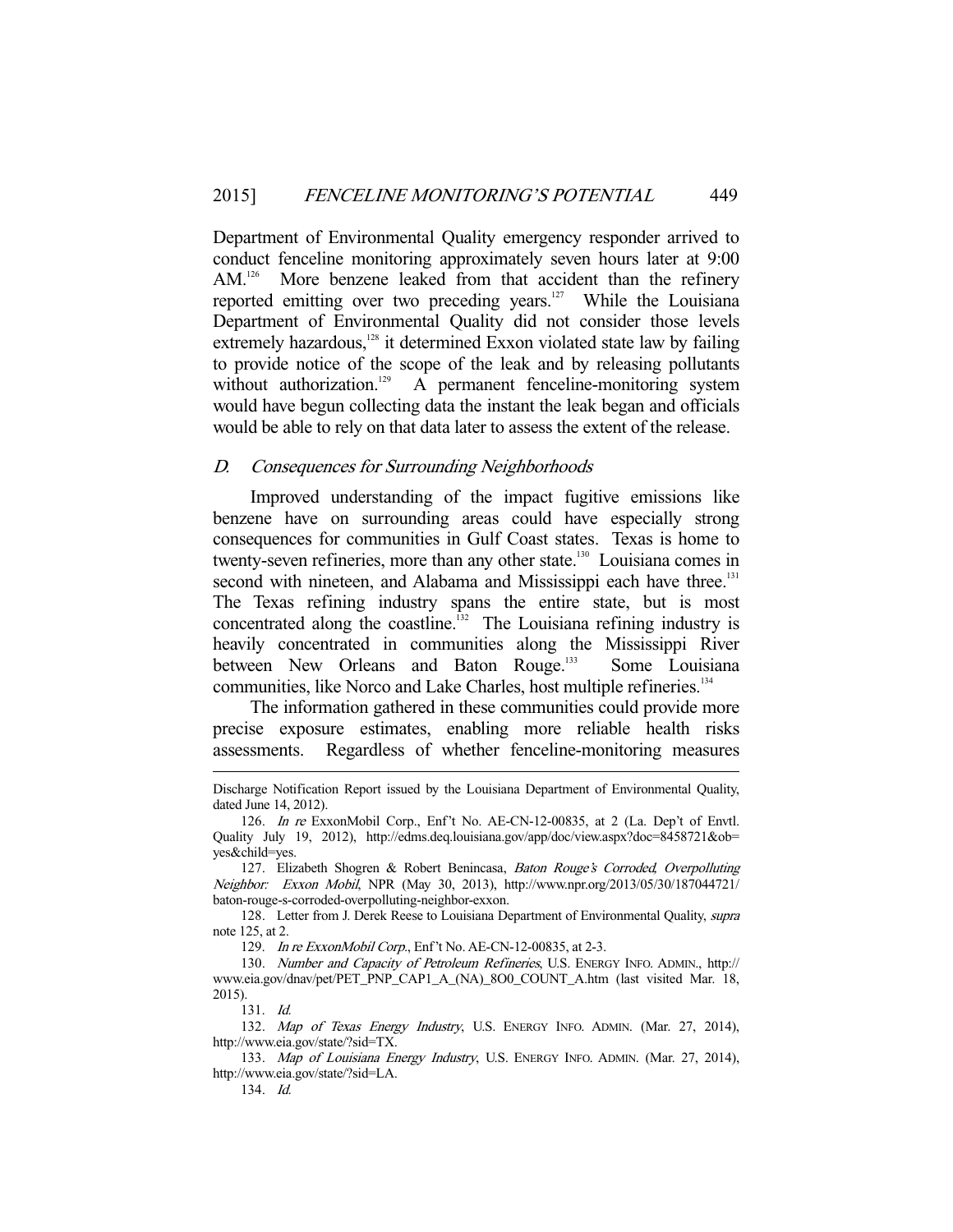higher concentrations of hazardous air pollutants than currently estimated, the security and assurances provided to communities around sources, by itself, could have a positive impact on local real estate markets, community engagement, and even worker moral and retention. As residents of Baton Rouge learned in 2012, even if current emissions measurement practices are adequate most of the time, they are poorly suited for spontaneous accidents and emergency events. Access to concrete information about hazardous air pollutants is most critical in those situations.

 Fenceline-monitoring data could also have a positive impact on efforts to promote environmental justice, another goal the EPA identified in its "Roadmap for Next Generation Air Monitoring."<sup>135</sup> The EPA found that, nationwide, the population living within fifty kilometers of a petroleum refinery is disproportionately African-American, Hispanic, below the poverty level, or without a high school diploma.<sup>136</sup> African Americans, for instance, make up only 13% of the national population, but comprise 28% of the population living near petroleum refineries.<sup>137</sup> The EPA expects the data it collects as a result of the requirement will enhance its understanding of the impact fugitive emissions have on these surrounding communities.<sup>138</sup>

## VI. POTENTIAL FOR FENCELINE MONITORING BEYOND REFINERY MACT 1

 Outside of the formal rulemaking process, the EPA already includes fenceline-monitoring requirements in its CAA enforcement strategy. In settlements to resolve CAA litigation, BP agreed to invest \$2 million in a fenceline-monitoring system at its refinery in Whiting, Indiana,<sup>139</sup> while Shell agreed to invest at least \$1 million in a fenceline-monitoring system at its Deer Park, Texas, refinery.<sup>140</sup> Under both agreements, the monitoring data will be accessible to the public online.

 As litigation and regulation lead more sources to install fenceline monitoring, the EPA will likely push to expand the technology to other

<sup>135.</sup> Draft Roadmap for Next Generation Air Monitoring, supra note 7, at 2.

 <sup>136.</sup> Petroleum Refinery Sector Risk and Technology Review and New Source Performance Standards, 79 Fed. Reg. 36,880, 36,938 (June 30, 2014).

 <sup>137.</sup> Id. at 36,937.

 <sup>138.</sup> Id. at 36,938.

 <sup>139.</sup> Consent Decree at 61-62, United States v. BP Prods. N. Am., Inc., No. 2:12 CV 207, 2012 WL 5411713 (N.D. Ind. Sept. 28, 2012), http://www2.epa.gov/sites/production/files/ documents/whiting-cd.pdf.

 <sup>140.</sup> Consent Decree at 69, United States v. Shell Oil Co., No. 4:13-cv-2009, (S.D. Tex. July 10, 2013), http://www2.epa.gov/sites/production/files/2014-07/documents/sdp-cd.pdf.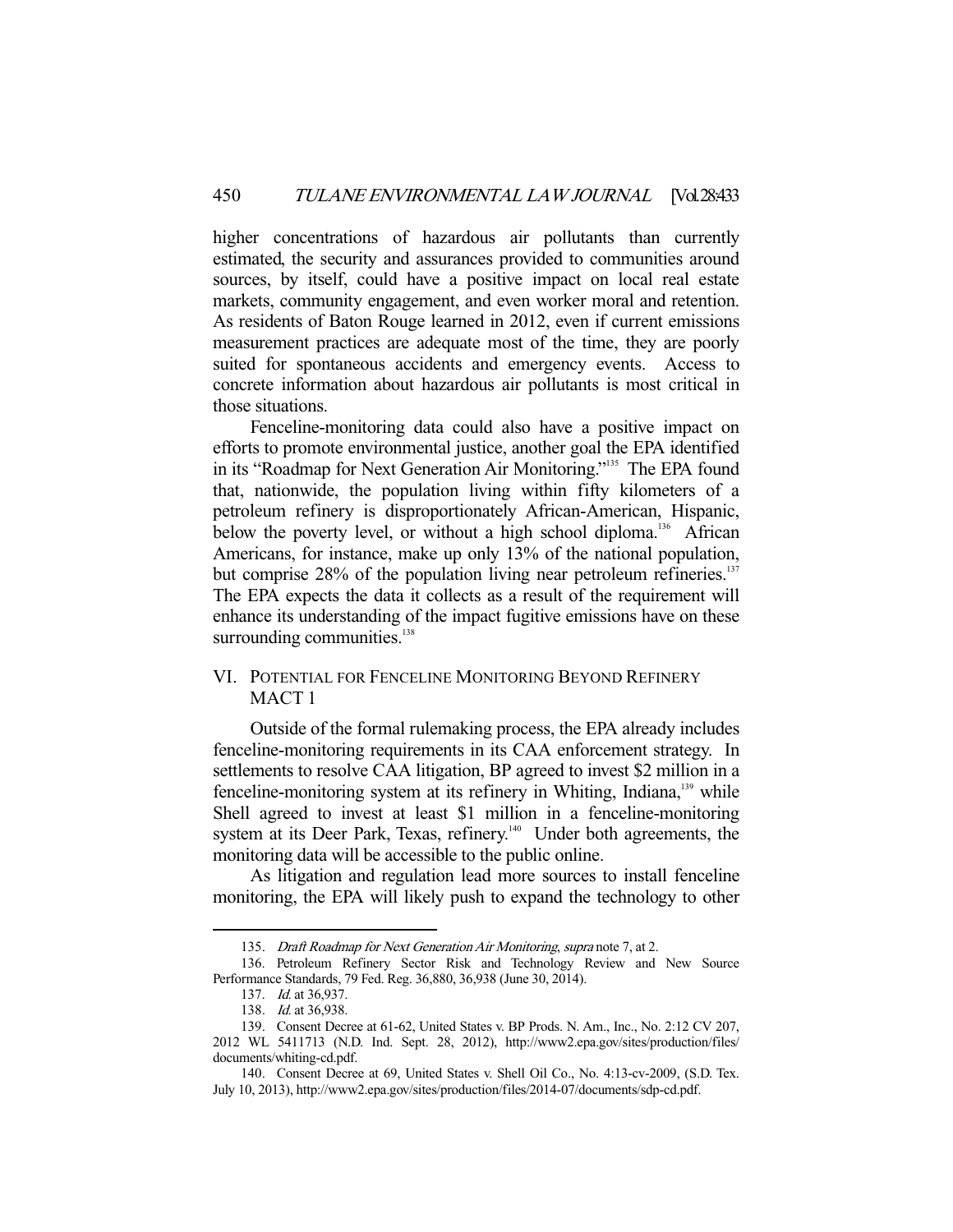source categories.<sup>141</sup> The draft "Roadmap for Next Generation Air Monitoring" already identified fenceline monitoring as a specific priority,<sup>42</sup> and a variety of legal avenues provide the EPA with opportunities to advance its use. MACT standards developed under section 112(d), revisions to existing MACT standards promulgated under section  $112(d)(6)$  or (f), or standards adopted pursuant to section 111 could all require fenceline monitoring for sources in other categories.<sup>143</sup>

 Fenceline monitoring is an appealing regulatory tool for measuring the hazardous air pollutants emitted by sources in other industries for many of the same reasons the EPA has determined it is appropriate for petroleum refineries. Beyond the more reliable emissions measurements, more informed regulatory decision making, more effective emissions management efforts, and more comprehensive understanding of neighborhood impact discussed in Part V, fenceline monitoring has broader potential to alter the incentives that affect source behavior and improve regulatory enforcement strategies.

 More accurate and widely available information about emissions stimulates conversation between industry and the communities that support it.<sup>144</sup> Published data alerts interested stakeholders and company leaders to pollution problems and focuses their attention on developing solutions.<sup>145</sup> The open flow of information allows peers within industries to compare themselves to one another and facilitates competition between them.<sup>146</sup> Such information may also prove helpful to insurers and investors.<sup>147</sup>

 The EPA's Toxic Release Inventory (TRI) provides a good example of the impact publicly available information can have in altering incentives to encourage voluntary emissions reductions. Congress passed the Emergency Planning and Community Right To Know Act in 1986 to expand public access to information about toxic chemical releases.148 Section 113 of the Act establishes TRI, which requires sources in covered industry sectors to report releases of specified toxic

<sup>141.</sup> Jeff Civins et al., Recent Developments in Clean Air Act Enforcement Tactics May Spell Increased Risk for Many Companies, LEXOLOGY 3 (Sept. 25, 2014), http://documents. lexology.com/a32ab0f2-1531-44ee-94fb-742daaa205d4.pdf.

<sup>142.</sup> Draft Roadmap for Next Generation Air Monitoring, supra note 7, at 2.

 <sup>143.</sup> Civins et al., supra note 141.

 <sup>144.</sup> Giles, supra note 5, at 24.

 <sup>145.</sup> Id.

<sup>146.</sup> *Id.* at 25.

<sup>147.</sup> *Id.* at 25-26.

 <sup>148.</sup> Learn About the Toxics Release Inventory, EPA (Jan. 14, 2015), http://www2. epa.gov/toxics-release-inventory-tri-program/learn-about-toxics-releaseinventory#What%20is%20the%20Toxics%20Release%20Inventory?.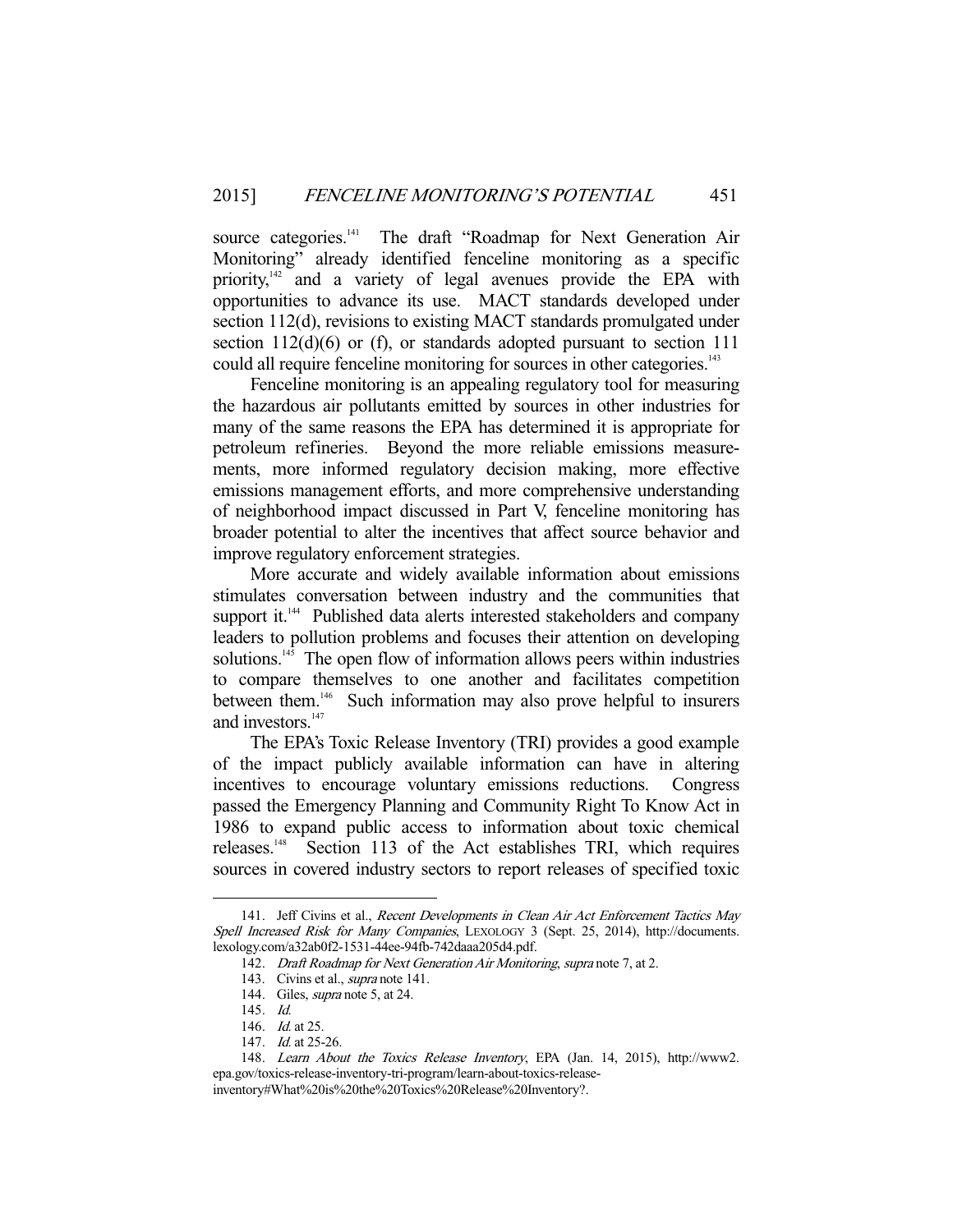chemicals annually.<sup>149</sup> The program has proven "enormously successful" in reducing toxic releases,<sup>150</sup> even though it does not impose any emissions reduction requirement. Environmental law professor Bradley Karkkainen argues that these reductions result from the establishment of an objective and accessible metric that allows firms to understand their environmental performance and compare it with their peers, forcing them to confront deficiencies.<sup>151</sup> At the same time, external parties like government agencies, investors, and members of the public "exert powerful pressures on poor performers to upgrade their performance as measured by the TRI yardstick."152

 In addition to providing useful data to communities around industrial sources, fenceline monitoring allows sources themselves to shape conversations with their neighbors. For example, when flaring at one of the monitored refineries in the San Francisco Bay Area caused public concern in late 2014, Chevron, the refinery's operator, relied on fenceline-monitoring measurements to reassure the public and show that air quality standards had been maintained.<sup>153</sup>

 Finally, fenceline monitoring can help the EPA improve its enforcement strategies. For instance, information that enables the EPA to identify violations minimizes its reliance on source self-reporting and public complaints.<sup>154</sup> It also improves the EPA's ability to verify compliance with settlement agreements.<sup>155</sup> This results in stronger compliance incentives and less government spending.<sup>156</sup>

#### VII. CONCLUSION

 All new regulations bring uncertainty. Industry understandably worries about compliance costs, and regulators anticipate the complex mechanics of regulatory enforcement. The EPA's proposed refinery fenceline-monitoring requirement has given rise to these familiar

 <sup>149.</sup> Id.

 <sup>150.</sup> Andrew Schatz, Note, Regulating Greenhouse Gases by Mandatory Information Disclosure, 26 VA. ENVTL.L.J. 335, 338 (2008).

<sup>151.</sup> Bradley C. Karkkainen, Information as Environmental Regulation: TRI and Performance Benchmarking, Precursor to a New Paradigm?, 89 GEO. L.J. 257, 295 (2001) (citing Louis Lowenstein, Financial Transparency and Corporate Governance: You Manage What You Measure, 96 COLUM. L. REV. 1335, 1342 (1996)).

 <sup>152.</sup> Id.

<sup>153.</sup> Bob Egelko, Flaring at Richmond Refinery Lights Up East Bay Skies, S.F. GATE (Dec. 18, 2014, 9:06 PM), http://www.sfgate.com/bayarea/article/Flaring-at-Richmond-refinerylights-up-East-Bay-5967595.php.

 <sup>154.</sup> Giles, supra note 5, at 26.

 <sup>155.</sup> Id.

 <sup>156.</sup> Id.